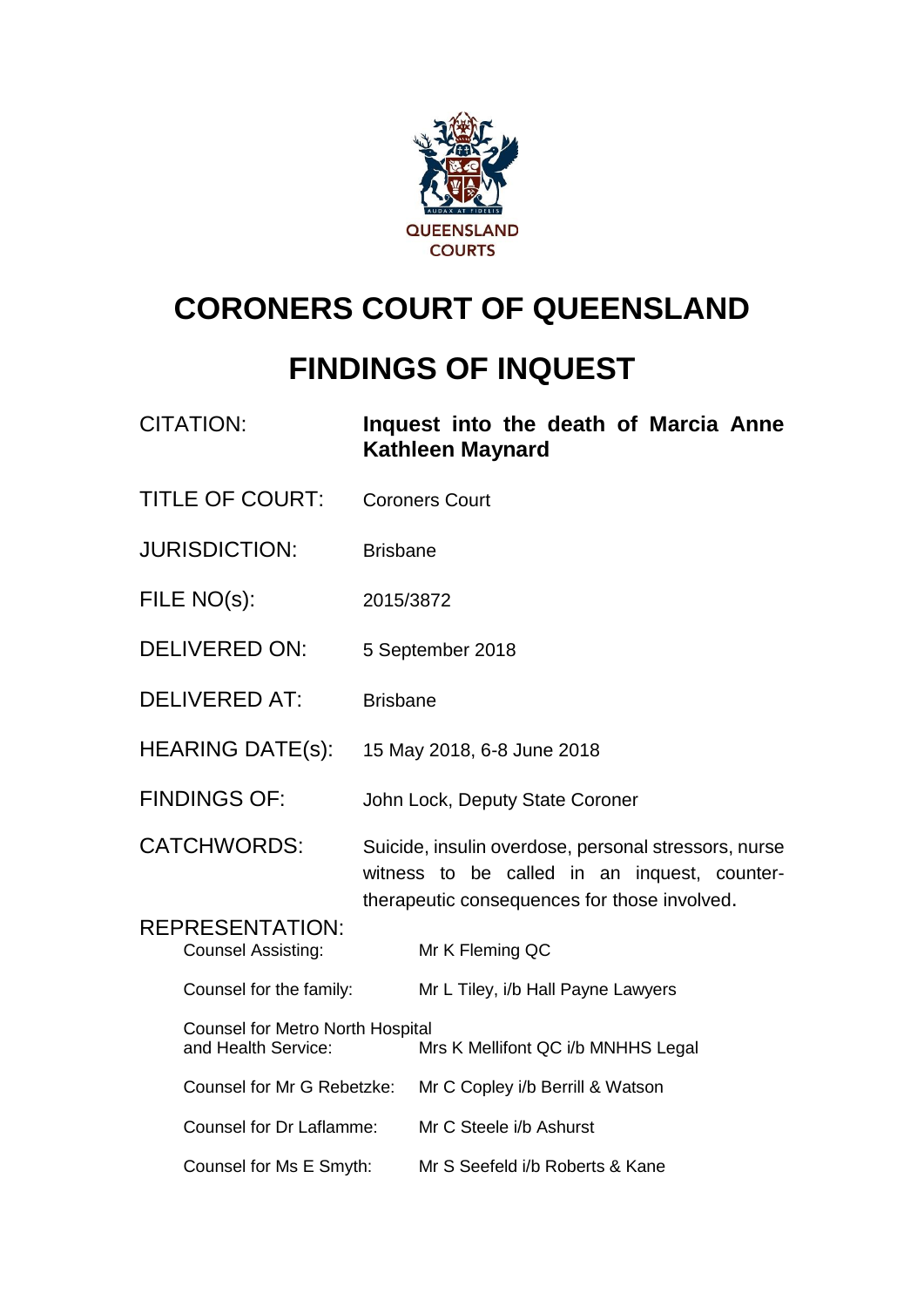| Investigations about the circumstances surrounding the death 4         |  |
|------------------------------------------------------------------------|--|
|                                                                        |  |
| Workplace Health and Safety Queensland Investigation5                  |  |
|                                                                        |  |
| What factors or stressors combined or contributed to cause her death 8 |  |
|                                                                        |  |
|                                                                        |  |
|                                                                        |  |
|                                                                        |  |
|                                                                        |  |
|                                                                        |  |
|                                                                        |  |
|                                                                        |  |
|                                                                        |  |
| Mrs Maynard's professional reputation and the finding at the Mickelo   |  |
|                                                                        |  |
|                                                                        |  |
|                                                                        |  |
|                                                                        |  |
|                                                                        |  |
|                                                                        |  |
|                                                                        |  |
|                                                                        |  |
|                                                                        |  |

# Contents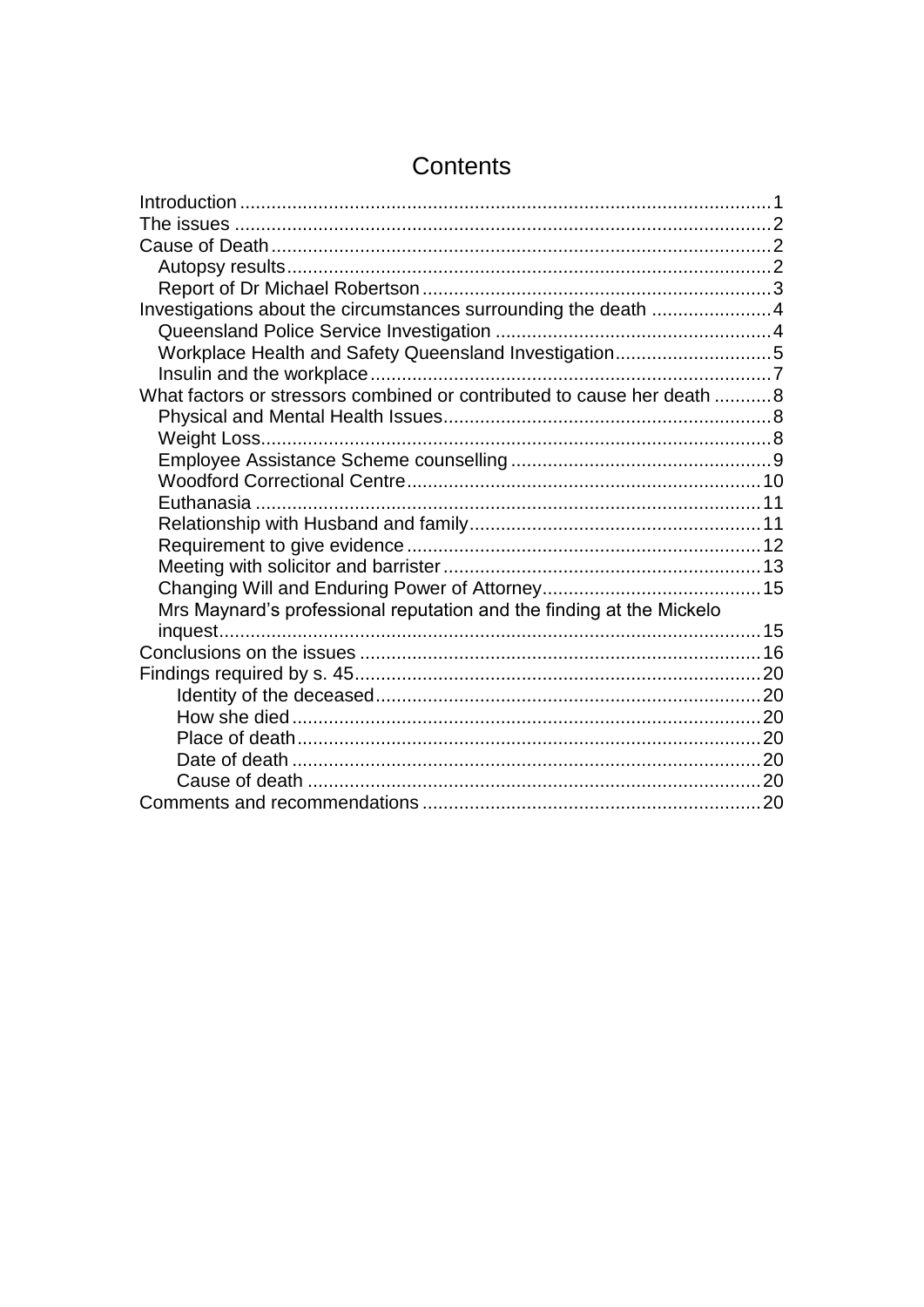## <span id="page-2-0"></span>**Introduction**

- 1. Marcia Maynard died on 3 October 2015. Sometime between 29 September 2015 and 30 September 2015, she self-administered a lethal dose of insulin. She had booked a room at a hotel and attended there on 29 September and was found unconscious in bed by hotel staff on 30 September.
- 2. The Queensland Ambulance Service was called and it was noted by them that her blood sugar level was low. No drugs or drug paraphernalia were found by QAS staff on a search of the room. Mrs Maynard was taken to Redcliffe Hospital where she remained unconscious and her condition continued to deteriorate. She died on 3 October 2015.
- 3. Mrs Maynard was a registered nurse who was employed by Offender Health Services at the Woodford Correctional Centre (Woodford). Woodford general health care was provided by nursing staff and visiting medical officers (VMO) employed by Metro North Hospital and Health Service (Metro North), through Caboolture Hospital, as part of the Offender Health Service (OHS).
- 4. Mrs Maynard had provided nursing services to a prisoner, Garnet Mickelo, who died on 24 November 2012.
- 5. As Mr Mickelo died in custody, it was mandatory that an inquest into the circumstances of his death be held.
- 6. Mrs Maynard had provided a statement to the investigating State Coroner and an inquest was listed to commence on 7 October 2015. Mrs Maynard was advised she was to attend the inquest as a witness.
- 7. Mrs Maynard was being represented by lawyers engaged by the Queensland Nurses Union. A barrister was also engaged and Mrs Maynard attended a conference with the instructing lawyer and counsel on 1 September 2015.
- 8. Mrs Maynard wrote a letter dated 29 September 2015 to Miss Emily Cooper, counsel assisting in the coronial inquest. The letter appears to have been written in the context of her completing a further statement for the inquest, which may have contained material left out in an earlier statement. As Mrs Maynard stated in her letter, *I now have been told they are gunning for me.* She went on to say, *again I am sorry but am unable to take the stress of trying to answer any more.*
- 9. Mrs Maynard also sent or left letters for her lawyers, daughter and her husband indicating that a considerable stressor for her was related to the comment, *they are gunning for you;* giving evidence at the inquest*;* as well as a general comment about the stress of her workplace.
- 10. The inquest in respect of the death of Mr Mickelo was adjourned and transferred to me as the Deputy State Coroner and held on other dates.
- 11. The circumstances of the death of Mrs Maynard were investigated by the Queensland Police Service. Issues concerning the possible stressors existing at her workplace were referred to Workplace Health and Safety Queensland for investigation.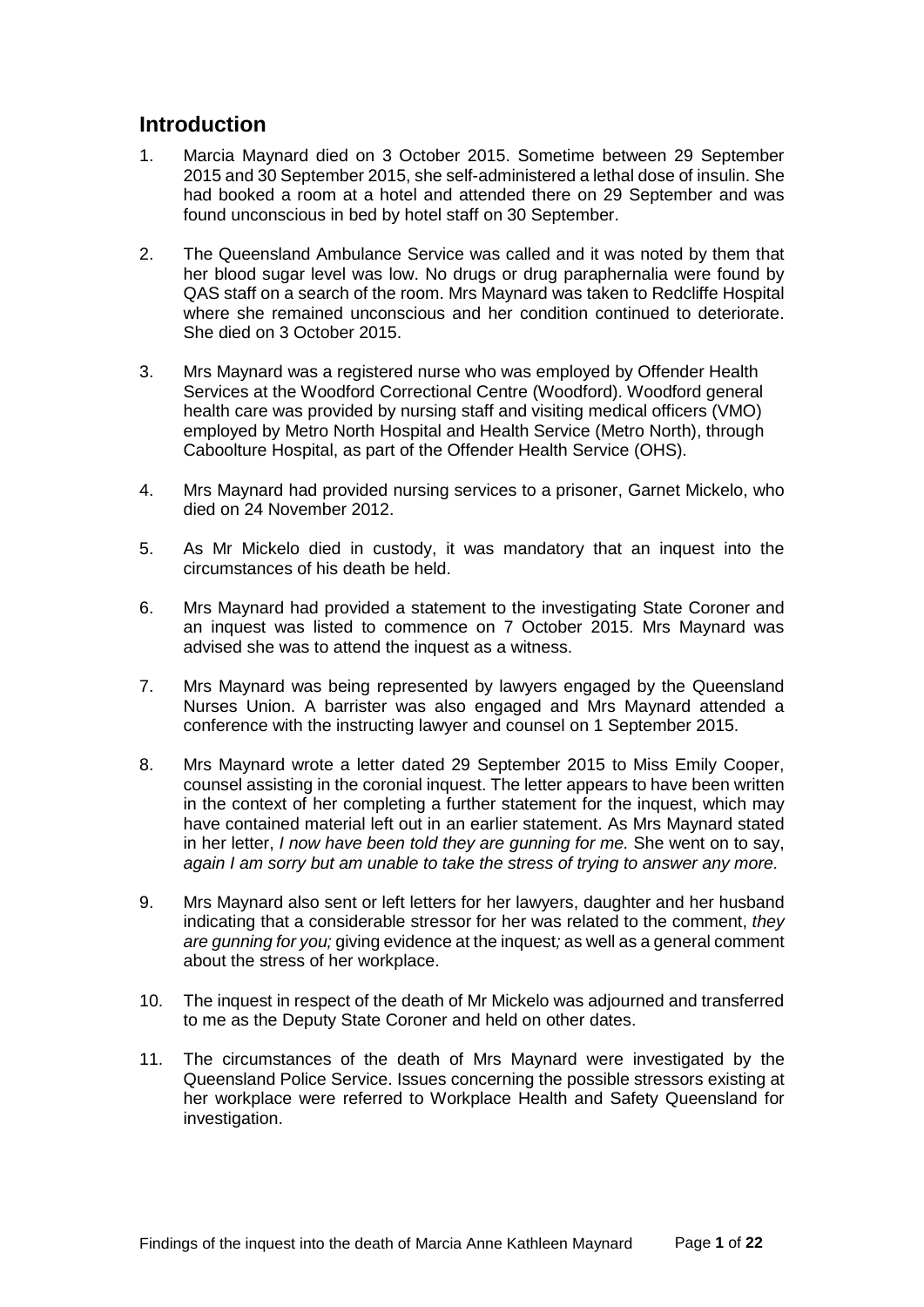# <span id="page-3-0"></span>**The issues**

- 12. Mrs Maynard's family requested an inquest be held. A decision was made to hold an inquest and a pre-hearing conference held on 15 May 2018 determined the issues for the inquest as follows:
	- i. The findings required by s. 45 (2) of the *Coroners Act 2003*; namely the identity of the deceased, when, where and how she died and what caused her death.
	- ii. The circumstances surrounding the death and what factors or stressors combined or contributed to cause her death.
	- iii. Whether there are any matters about which preventative recommendations might be made pursuant to section 46 of the *Coroners Act 2003.*
- 13. The following witnesses were called to give evidence:
	- a. Plain Clothes Senior Constable Edward Rogers Investigating **Officer**
	- b. Craig Servin Workplace Health & Safety Queensland Investigator
	- c. Michael Maynard husband
	- d. Ann Clayton director at Caboolture Hospital responsible for staffing the corrections health centre
	- e. Christine Evans work colleague of Mrs Maynard
	- f. Warren Hann work colleague of Mrs Maynard
	- g. Dean Izzard work colleague of Mrs Maynard
	- h. Sushiela Kander work colleague of Mrs Maynard
	- i. Carolyn Manning work colleague of Mrs Maynard
	- j. Martha Pitt Nurse Unit Manager, Woodford Correctional Centre
	- k. Dr Sebastien Laflamme Mrs Maynard's GP
	- l. Victor-David Murray Solicitor, prepared Mrs Maynard's will
	- m. Evonne Smyth Solicitor
	- n. Gavin Rebetzke Barrister-at-Law
	- o. Ann-Marie Warren Psychologist

### <span id="page-3-1"></span>**Cause of death**

#### <span id="page-3-2"></span>*Autopsy results*

- 14. As there were family objections to an internal examination, an external examination only was ordered. The external examination noted a number of needle puncture wounds on the front of the elbows, around the wrist, lower abdomen and possibly around the right foot and ankle. The needle puncture wounds of the abdomen and some on the arms were consistent with injecting drugs.
- 15. There were no other significant external examination findings and CT scans were unremarkable.
- 16. The antemortem serum (1725 mU/L) and antemortem plasma insulin levels (2338 mU/L) were significantly high (normal range 2-23 mU/L). This was in keeping with the history of insulin overdose however, it was not possible to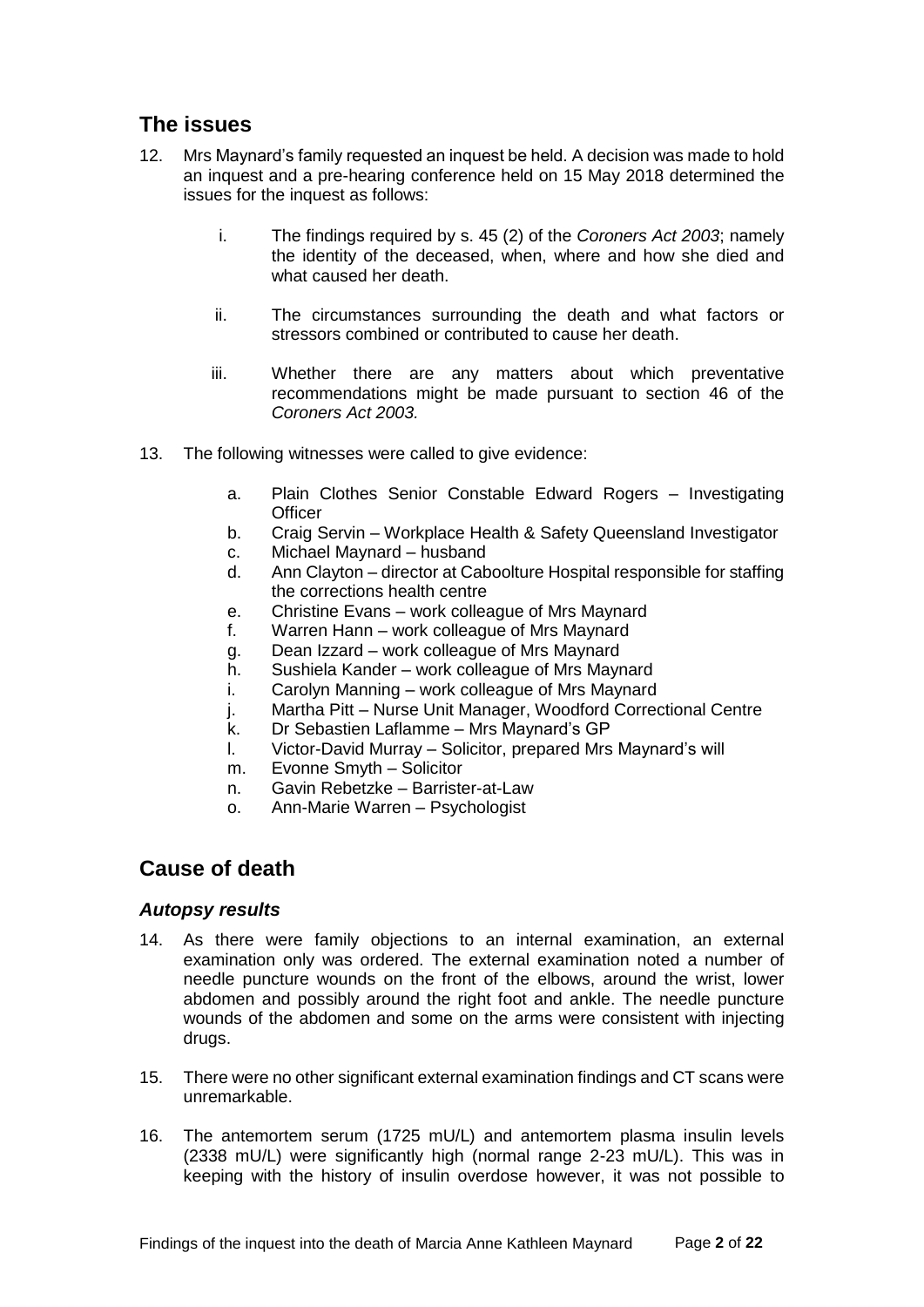determine the accuracy of insulin levels due to metabolism of insulin during the early antemortem period and production of endogenous insulin.

- 17. The forensic pathologist, Dr Rohan Samarasinghe subsequently advised that the multiple injection marks could have occurred at the scene by QAS; at the hospital; as a result of self-infliction; or all three. Dr Samarasinghe stated a pathologist cannot separate these injection marks individually (unless in some cases there is a significant period of time between producing each mark and where an internal examination of each of these wounds is performed). Injection marks can be subtle at times and can be easily overlooked. It is even difficult at post-mortem due to post-mortem changes.
- 18. Dr Samarasinghe stated that in living subjects injection marks can also appear later with the tissue reaction progress. The abdomen is a very common site where insulin is self-administered by patients.

#### <span id="page-4-0"></span>*Report of Dr Michael Robertson*

- 19. Dr Michael Robertson is a pharmacologist and forensic toxicologist. Dr Robertson was requested to provide an independent expert report, largely as a result of the family concerns regarding the absence of insulin and injecting paraphernalia at the hotel room. This brought into question how quickly adverse effects become apparent on overdose and whether it was possible for Mrs Maynard to dispose of the drug and any utensils before she was overcome by the effects of the insulin.
- 20. Dr Robertson stated that insulin is a protein hormone consisting of two polypeptide chains formed in and released from the pancreas in response to elevated glucose levels in the blood. An elevation of insulin facilitates the movement of glucose from the blood into the cells and thus results in a reduction of the circulating glucose levels assuming an absorption of glucose on the stomach is not occurring. This reduction in glucose levels may lead to a state of hypoglycaemia.
- 21. The adverse effects of hypoglycaemia may be mild and transient or more profound including death. The number and magnitude of adverse effects is based on a number of factors such as dose, route of administration and formulation of the insulin administered.
- 22. Elevated levels of insulin, either due to some natural pathology or the administration of insulin, usually via subcutaneous injection, may result in a progression of adverse effects that can include hypoglycaemia, hunger, fatigue, loss of concentration, nervousness, nausea, chills and sweats, tachycardia, seizures, shallow breathing, hypotension, coma and death.
- 23. The most susceptible part of the body to insulin-mediated hypoglycaemia is the brain and central nervous system more generally.
- 24. Dr Robertson was unable to determine from the available evidence with any reasonable scientific reliability, the amount of insulin consumed. Dr Robertson stated that the high insulin concentration in the antemortem plasma and the low C-peptide content supports the conclusion that exogenous insulin was administered.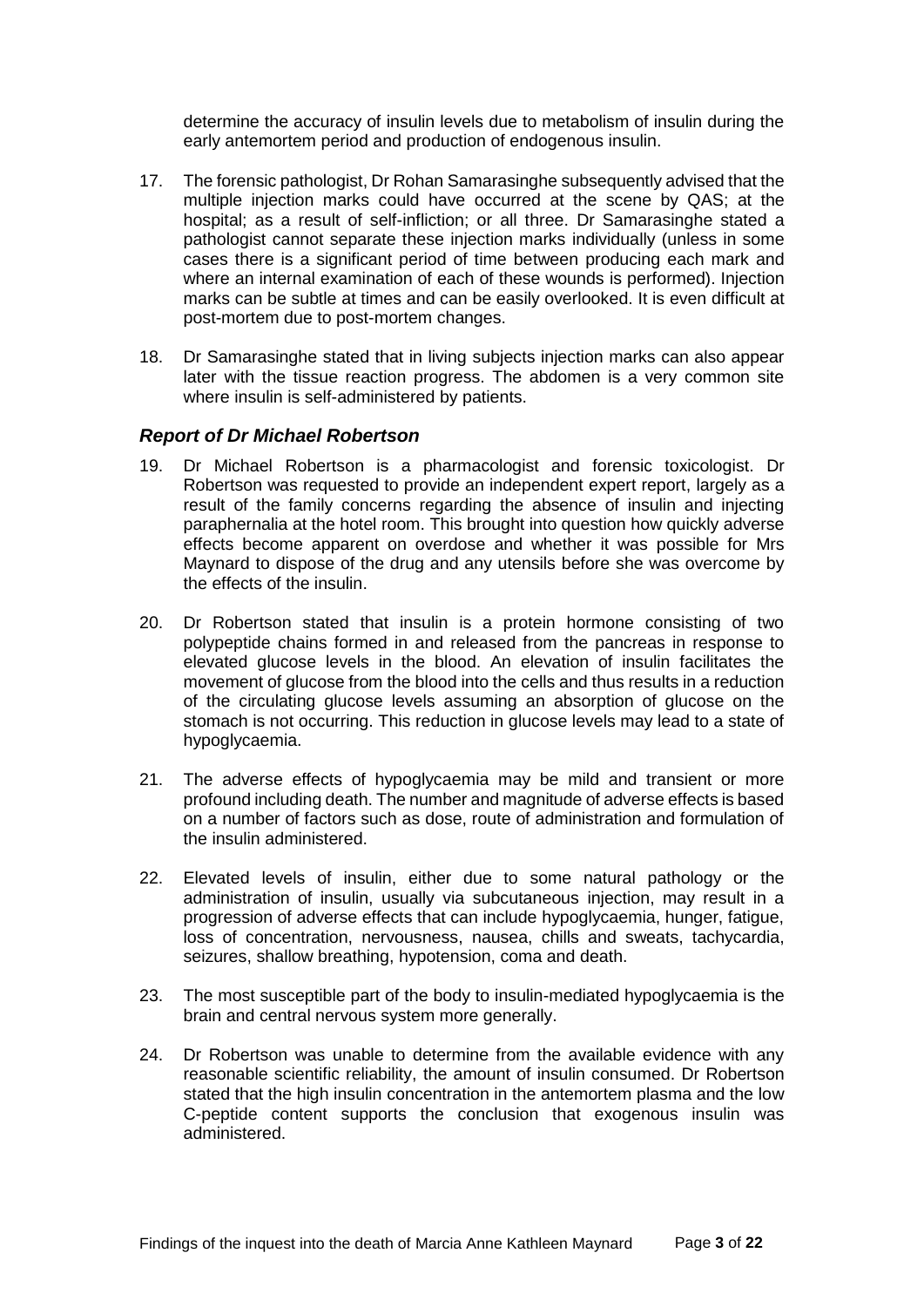- 25. Dr Robertson stated that commercially made insulin may be administered intravenously, intramuscularly and subcutaneously. Each of the routes of administration will have differing onsets of action with the intravenous most rapid and the intramuscular the slowest. Commercially made insulin is also formulated as either rapid acting insulin or long acting insulin or a combination of both and as such the onset of action also varies depending on the formulation used.
- 26. Dr Robertson stated that given these variables it may take between 15 minutes and 30 minutes for insulin to start to take effect depending on the route of injection and the formulation injected.
- 27. Dr Robertson stated that when a long acting insulin is taken via intramuscular injection, there can be delayed effects and the effects will not be as pronounced. Short acting insulin can also produce this delayed effect when injected subcutaneously or intramuscularly however, will act relatively quickly if administered intravenously.
- 28. Dr Robertson stated that when taking an overdose, depending on the amount of insulin administered, the route of administration and the formulation administered, the effects of the administered insulin may start to occur in 15-20 minutes, may reach peak effects after a number of hours and may have prolonged effects particularly if a long acting formulation was injected.
- 29. Dr Robertson therefore stated that it was reasonably possible that an individual could administer the drug, particularly if a low or long acting formulation was administered subcutaneously and then dispose of any paraphernalia prior to any significant adverse effects such as dizziness and confusion becoming pronounced.

## <span id="page-5-0"></span>**Investigations about the circumstances surrounding the death**

#### <span id="page-5-1"></span>*Queensland Police Service investigation*

- 30. Plain Clothes Senior Constable Rogers was tasked to conduct initial investigations. He attended at the Redcliffe Hospital and received information from the medical clinicians that it appeared Mrs Maynard had overdosed on insulin and it was not expected that she would survive. At the same time he was provided with the hand written letters that were brought in by QAS and found in the hotel room.
- 31. PCSC Rogers then attended the hotel and met with Scenes of Crime officers and attended room 401, which had been secured. He observed the room appeared to have been cleaned and one of the beds had been stripped of bedding. A search of the room was conducted in an attempt to locate any drugs or drug paraphernalia. No items were located.
- 32. PCSC Rogers then attended the basement carpark where Mrs Maynard's motor vehicle was located and later obtained keys from Mr Michael Maynard, her husband, and searched the vehicle and did not find any drugs or drug paraphernalia.
- 33. PCSC Rogers later had a conversation with Mr Maynard and daughter Catherine Richards. He gleaned from them that Mrs Maynard had been feeling recent stress about a coronial inquest that was about to be held. They also made reference to the fact that recently she had conducted internet searches of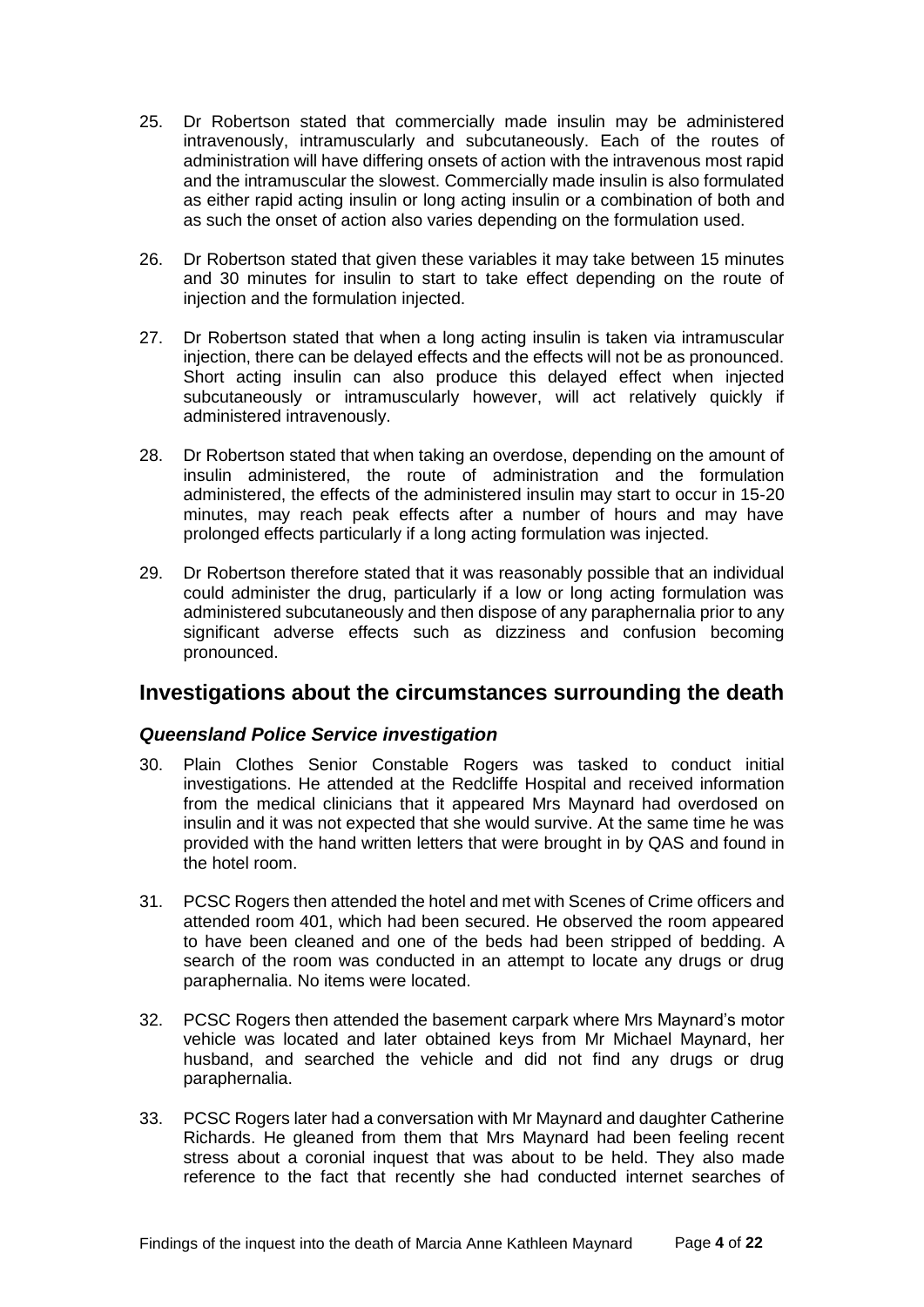euthanasia websites and the methods used and specific mention of the use of insulin as a suicide method.

- 34. It was also noted that Mrs Maynard had arranged to have her affairs put in order including updating her will and changing her power of attorney.
- 35. Mr Maynard also stated that his wife had been distressed after a five hour meeting with a barrister and solicitor and the reference to her being told *they were gunning for her.*
- 36. Mrs Richards also handed to PCSC Rogers other letters that had been found at Mrs Maynard's home that were addressed to Mr Maynard and to herself as well as a short note addressed to another daughter.
- 37. PCSC Rogers also spoke with the hotel manager and cleaning staff. The only cleaning conducted was to strip the bed. Otherwise it did not appear the toilet or shower had been used and the room was completely clean when they entered. At no time did they observe or locate any medication or drug paraphernalia. It is apparent hotel cleaning staff located Mrs Maynard on the bed at about 11am. He also spoke with the QAS officers who confirmed they had conducted a search of the room and nothing relating to drug use was found, other than some Gaviscon, which is potentially used for nausea.
- 38. The hotel records indicate Mrs Maynard had attended the hotel on 28 September 2015 and booked a room for the next day. She checked in at approximately 1:52pm on 29 September 2015 and signed the guest registration form and book.
- 39. Unfortunately, PCSC Rogers did not make enquiries about hotel CCTV footage until July 2016. At that time he was advised that CCTV footage for the hotel was initially saved at the time of the incident, but due to a server crash the saved footage was lost.
- 40. He was also advised the swipe card device fitted to the door did not record the entry/exit data for the end of September 2015.
- 41. The hotel was able to advise the electric swipe card allocated to Mrs Maynard's room indicated she had entered the basement parking at 1:52pm, and used the lift to travel to the  $4<sup>th</sup>$  floor where room 401 was situated. There is no data that indicates that Mrs Maynard used the swipe card to access any other parts of the hotel.
- 42. PCSC Rogers also noted there was a garbage room located on the western side of the elevator shaft, which was about 15 metres from the entrance to room 401. He stated it was a distinct possibility that Mrs Maynard used the garbage facilities or even a toilet to dispose of any drugs and drug paraphernalia. He conceded that he should have searched the garbage facilities and also the industrial bin in the basement area, which was connected to a garbage chute and he should have obtained any CCTV footage.

#### <span id="page-6-0"></span>*Workplace Health and Safety Queensland investigation*

43. As has been noted, Mrs Maynard left a number of notes prior to her death and these indicated she took her own life due to a number of matters but specifically the stress as a result of an upcoming inquest proceeding she was required to give evidence at; lack of support she felt she had received from her employer in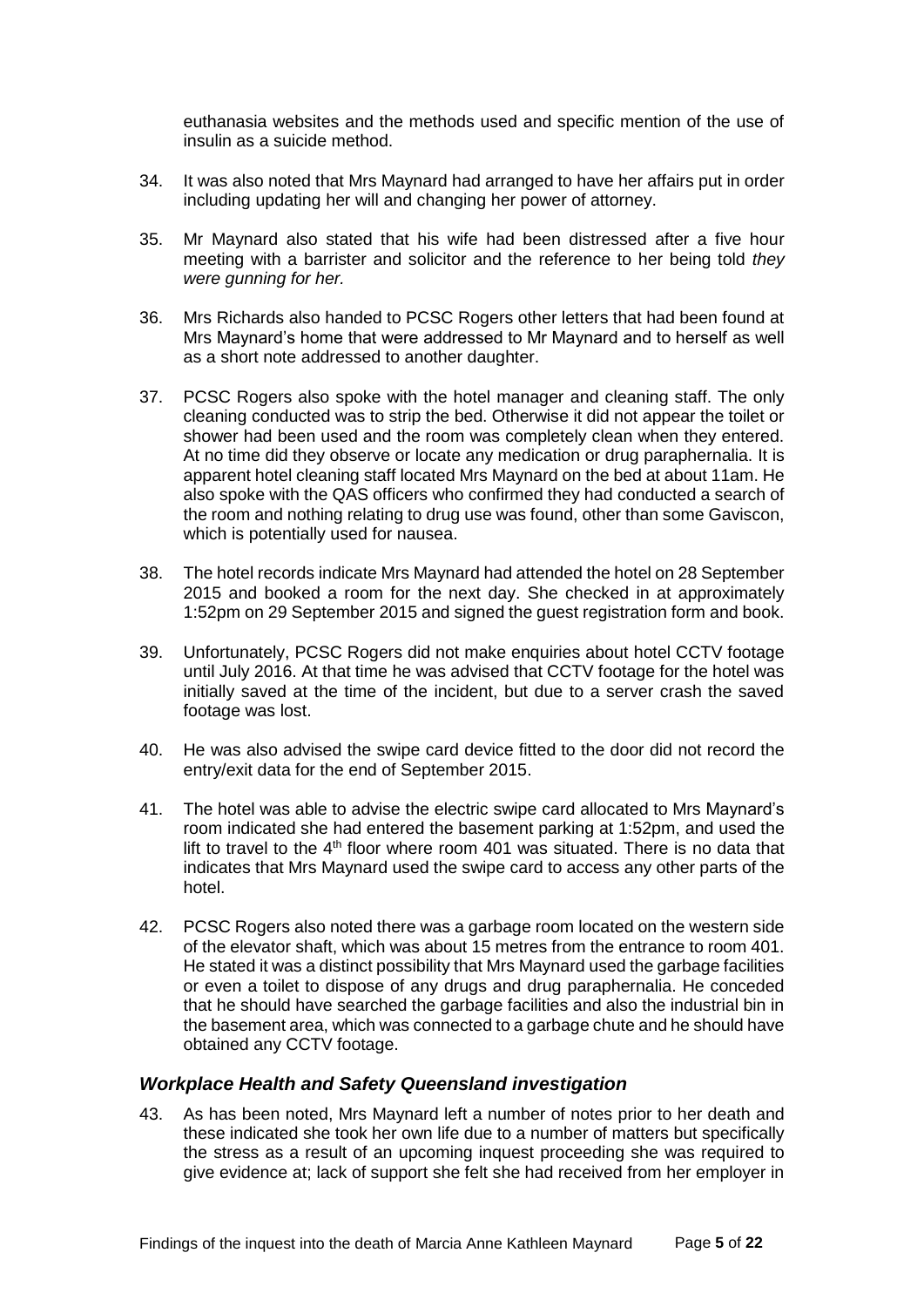relation to the inquest proceedings; and other steps taken by her employer, which she felt caused her additional stress (such as requesting she change her leave arrangements, changing dates of her training and being requested to return from leave taken in response to the stress she was already under).

- 44. On 18 December 2015, the Coroners Court wrote to Workplace Health and Safety Queensland indicating a preliminary view on the basis of the above, that the death may fall within the definition of a notifiable incident under the *Work Health and Safety Act* 2011.
- 45. WHSQ commenced an investigation and provided the Deputy State Coroner with a report of Investigator Craig Servin. The report noted the Woodford health services unit stored medications, including insulin, to provide to inmates of the correctional centre. As a registered nurse, one of Mrs Maynard's primary tasks was to administer medication such as insulin and as such she had readily available authorised access to insulin at the health unit.
- 46. WHSQ largely excluded the possibility that Mrs Maynard had accessed insulin at one of her previous places of employment and a check with her usual GP revealed she was not prescribed insulin. Checks with Medicare records negated the possibility she obtained the insulin through prescription.
- 47. As insulin is not a drug of addiction, there was no requirement for it to be stored in a locked cabinet or refrigerator in the manner that Schedule 8 restricted drugs are stored. Unopened insulin prescriptions were stored in the medicine refrigerator at the health unit. Insulin, which had been opened and was ready for administration, was kept in a mobile medicine cabinet used by the nurses on their rounds. No records were kept on the destruction of insulin after expiration and it was ordered on an 'as needed' basis. WHSQ concluded the storage and disposal systems of the health centre were lawful according to the provisions of the *Health (Drugs and Poisons) Regulation 1996* for Schedule 4 drugs.
- 48. The security at the prison was such that persons, including staff, entering the centre were searched for prohibited items, which would include needles and syringes. However, personal property is not searched routinely upon departure. The scanners were set such that an insulin needle, which was primarily of plastic construction with a small metal needle insert, would not be detected.
- 49. WHSQ concluded that based on this evidence it was probable Mrs Maynard accessed the insulin through the course of her employment at the Woodford health unit.
- 50. WHSQ also took a history from Mr Maynard and Catherine Richards. They provided some specific isolated instances of generally historic conflict, which Mrs Maynard had mentioned about the individual staff. WHSQ examined these instances and considered they related to isolated personality conflicts as opposed to any repeated unreasonable behaviour, which would constitute bullying.
- 51. Mr Maynard told the court there had been problems at work over time with the Nurse Unit Manager (NUM) Martha Pitt and with the prison but Mr Maynard did not suggest it was an acute issue for Mrs Maynard around the time of her death.
- 52. Evidence was also provided that Mrs Maynard was an avid record keeper and she had retained emails from the workplace in files she kept at home. She also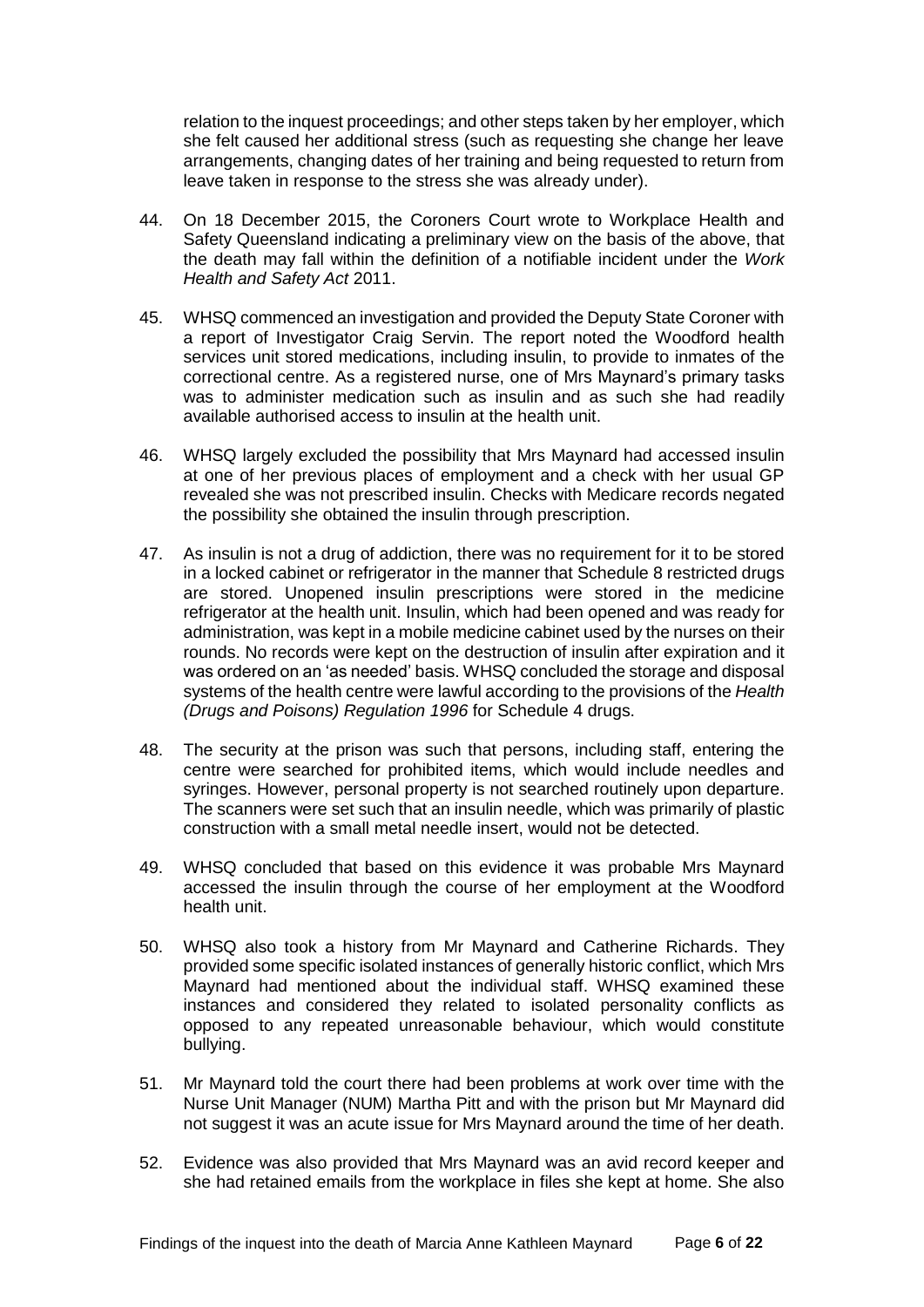kept journals and diaries. A few weeks prior to death, Mrs Maynard had begun shredding documents and emails, and her diaries and journals were never found. It is evident she also wiped her internet search history and all her emails on her personal laptop prior to death.

- 53. WHSQ considered there was evidence to suggest Mrs Maynard had created an apparent perception in her mind that she was being victimised and singled out in relation to the inquest and that she could not cope any further. There was evidence that there was an environment of stressors playing on her mind and she made a number of preparations leading up to her death. It was concluded that she had determined to take her own life some time prior to doing so.
- 54. No evidence was gleaned from the investigation of any repeated unreasonable behaviour of the employer towards her. Inspector Servin noted in his evidence Mrs Maynard had been given adequate support by her employer. She was being separately represented at the inquest; was given paid leave to seek legal advice and was encouraged to take up and received counselling support.

#### <span id="page-8-0"></span>*Insulin and the workplace*

- 55. At some time in early October 2015, Clinical Nurse (CN) Christine Evans and CN Sushiela Kander visited Mrs Maynard whilst she was still alive at Redcliffe Hospital. It was contended by the family that at this visit there was a discussion with Mr Maynard and the two nursing colleagues to the effect that Mrs Maynard had taken an overdose of insulin. Mr Maynard further suggested that in the same conversation with the two nurses it was raised that at some point euthanasia had been spoken about by Mrs Maynard in a discussion with CN Warren Hann.
- 56. The family suggests that CN Evans and/or CN Kander should have provided this information to more senior personnel at Metro North and this should have prompted Metro North to undertake an audit/stocktake of the insulin stocks at Woodford and such an audit may have provided some insight into the type, amount and origin of the insulin utilised by Mrs Maynard.
- 57. CN Kander does not recall any discussion at the hospital about euthanasia and says she was not aware Mrs Maynard died of an insulin overdose until a week before this inquest was being held. CN Evans stated she also does not recall a conversation at the hospital concerning insulin. She believes she received information from CN Hann about a conversation he had with Mrs Maynard about euthanasia but not from the family. Mr Maynard maintained such a conversation took place.
- 58. This is an issue which does not need to be determined by me. The evidence is equivocal at best as to which version I should accept. In any event, for reasons set out below, making a finding the conversations took place as suggested by Mr Maynard, would not have changed anything in so far as securing better evidence about the source, amount and type of the insulin, even if an audit had occurred.
- 59. CN Tina Evans stated that insulin at Woodford was used on an 'as needed' basis and there was no specific tally of stocks other than an imprest list used for ordering of stock. Audits were not conducted for this medication as it was used all the time. There was no baseline stock recorded and insulin was not then recorded as being for a particular prisoner. When taken out of the storage cupboard it was labelled for each prisoner but no other record is entered.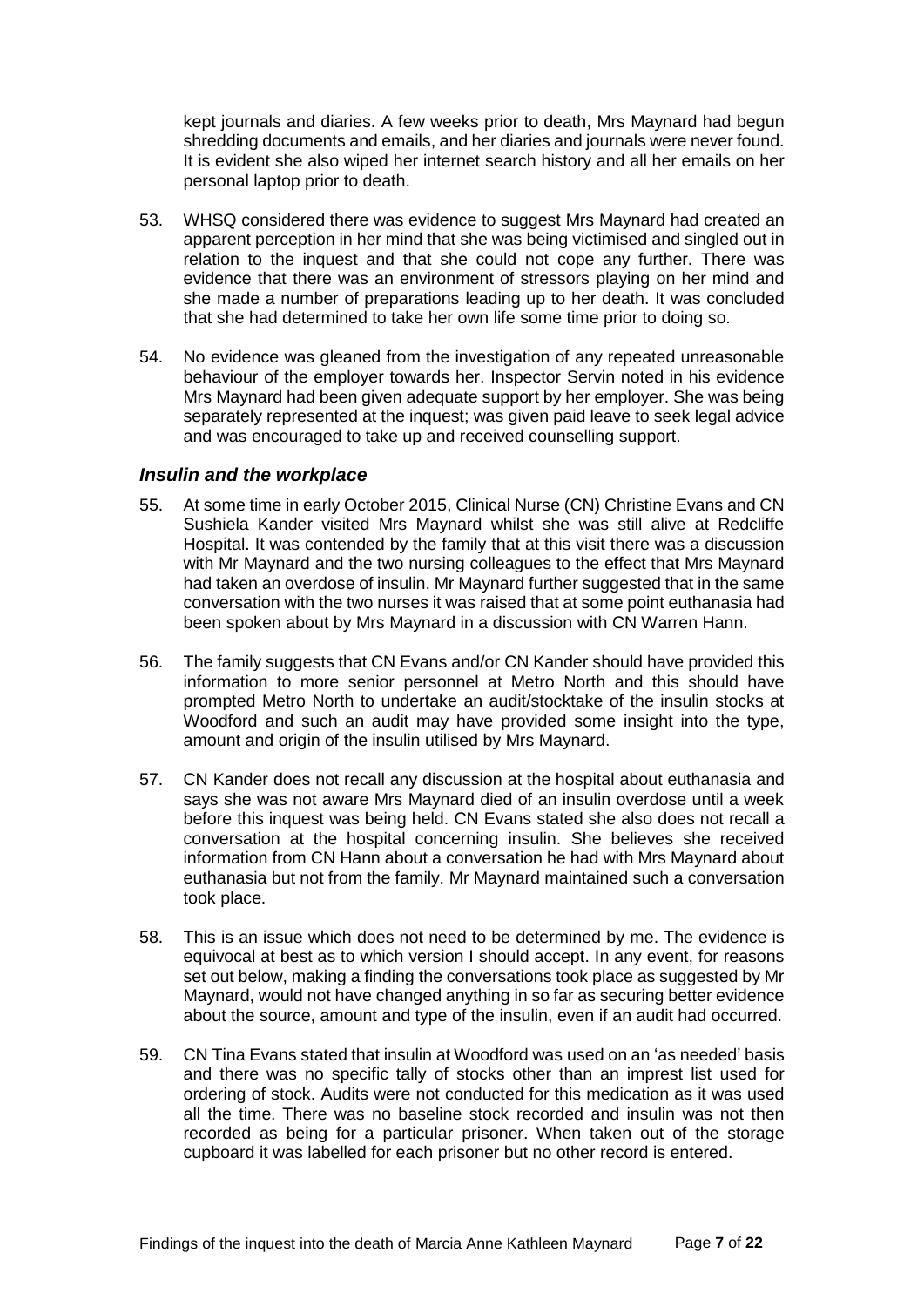- 60. There was and is no requirement at law for a particular storage and audit regime to be in place for insulin and Metro North did not have any specific procedure in place providing otherwise.
- 61. Even if an audit was conducted it is unlikely to have resulted in any further forensic information.

### <span id="page-9-0"></span>**What factors or stressors combined or contributed to cause her death**

62. There were likely a number of stressors impacting on Mrs Maynard in the period leading up to her death. Some of these stressors have been identified in her letters, with other stressors identified in other background evidence.

#### <span id="page-9-1"></span>*Physical and mental health issues*

- 63. In one of the notes left to her husband, Mrs Maynard made reference to the fact that she had been having some health issues in the last few months and had lost 18 kilograms in weight. She referenced this to a stomach bug/food poisoning.
- 64. Her GP, Dr Sebastien Laflamme first consulted with Mrs Maynard on 4 March 2015. There were a total of seven consultations with the last consultation on 11 September 2015.
- 65. Dr Laflamme had not noted any concerns about a stomach bug or losing weight. At a consultation on 20 July, Mrs Maynard is recorded as stating she generally felt well and wanted to lose weight.
- 66. Mrs Maynard's main complaints expressed to Dr Laflamme were that in September 2015 she was having trouble sleeping due to working night shifts and having disturbed sleep. She was prescribed temazepam initially on 3 September and then to trial Serapax from 11 September as the temazepam had not worked. Mrs Maynard had not described to him in her appointments any anxiety issues or reference to having to appear at an inquest.
- 67. At no time did Dr Laflamme have any concerns for Mrs Maynard's physical or mental well-being and she did not show any concerning behaviour or give any indication she was a risk of suicide or self-harm.
- 68. There was some evidence that Mrs Maynard had a partially paralysed arm and this was brought up by the family as a concern as to how she could have injected herself, suggestive of some other third party assistance. Her work colleagues had not observed any signs, which indicated a concern about a paralysed arm. There is no reference in her GP notes about this as a medical issue. In a counselling appointment on 17 August 2013, Mrs Maynard is recorded as saying she was born with a paralysed arm but had developed almost full use of it over the years. Mr Maynard was unable to tell the court, which arm was the problem.

#### <span id="page-9-2"></span>*Weight loss*

69. The circumstances of Mrs Maynard's weight loss in the period before her death arose. She had not spoken to her GP about this other than to say she wanted to lose weight. On 20 July 2015 her GP records her weight as 68.5 kg and that she had lost 11 kg. Mrs Maynard told her counsellor on 6 September 2015 she had a bout of food poisoning and had lost 5-6 kgs over a couple of weeks.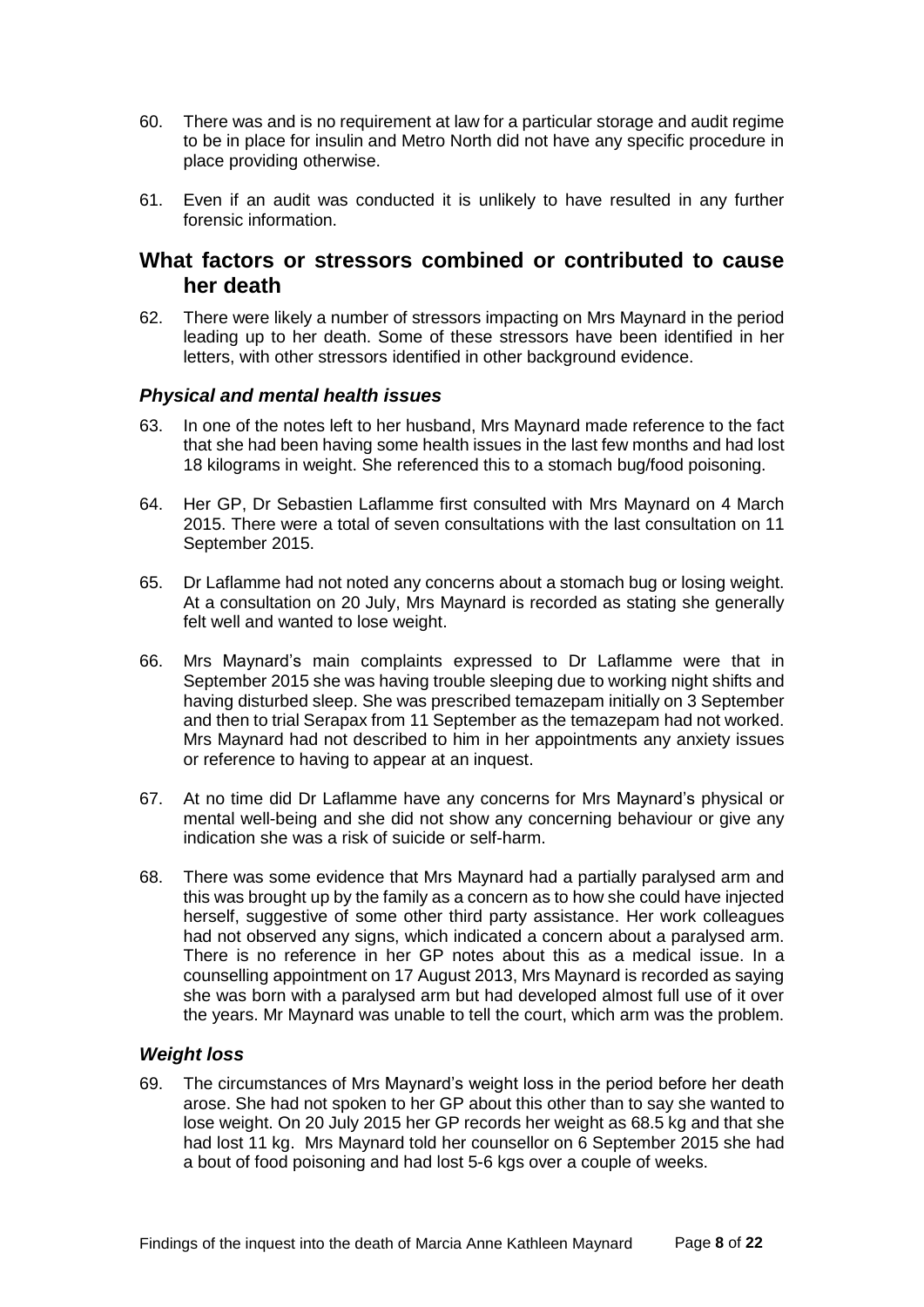- 70. Her nursing colleagues had noticed her considerable weight loss and she told CN Carolyn Manning she had given up sugar and was on a 1000 calorie a day diet. Mrs Maynard told CN Warren Hann the weight loss was for health reasons and told CN Kander she was on a strict diet.
- 71. CN Dean Izzard had asked her about her weight loss and she said it was for her husband as he told her she was obese and needed to lose weight.
- 72. Mr Maynard agreed that his wife had lost weight in the months leading up to her death. He also stated that his wife said it related to a stomach upset. He was asked about his wife having lost weight during the period of a previous separation but he stated he did not recall that and did not have a lot to do with her in that period.
- <span id="page-10-0"></span>73. At autopsy it is noted her weight was 72.8 kg with a BMI of 26.7

#### *Employee Assistance Scheme counselling*

- 74. Mrs Maynard also consulted with a psychologist, Anne-Marie Warren on two occasions, on 9 and 16 September 2015. Ms Warren was employed with Optum Health to provide short-term solution focused counselling as part of the Queensland Health Employee Assistance Scheme (EAS). Ms Warren stated that at neither session did Mrs Maynard indicate any suicidal ideation or intent to harm herself. Mrs Maynard had indicated she was feeling anxious about giving evidence at a coronial enquiry and she was focussed on not giving inaccurate information. At the first session they looked at some of her statement for the inquest and Ms Warren assisted her by providing some basic relaxation strategies to give Mrs Maynard time to collect her thoughts so she could answer the questions to the best of her ability. At no point did Mrs Maynard suggest someone was pressurising her to change her statement.
- 75. At the second appointment Mrs Maynard stated she felt better physically and reported that she had a bout of food poisoning and lost 5-6 kilograms in weight over the last couple of weeks. Ms Warren was not aware of this weight loss issue until she was told about it in the second session. Mrs Maynard had stated she found the first session extremely helpful and she had gone back to her written statement and had decided to clarify some comments. Mrs Maynard said she was quite happy to resubmit the statement with what she believes was a more accurate reflection of what had occurred. Mrs Maynard also said she had found the relaxation strategies helpful and assisted in making her feel calmer. Ms Warren thought that in the second session Mrs Maynard appeared to be more relaxed and calm and at no time in either session did she identify any sign Mrs Maynard was displaying high levels of distress or was at risk. If so, Ms Warren stated as a minimum response she would have conducted a risk assessment and proceeded to develop a suicide plan; contact the state manager for the service; and arrange a further urgent appointment.
- 76. A third session was booked for 29 September however, because Ms Warren was ill, that session did not proceed and a further appointment was made for early October.
- 77. Ms Warren was not aware that Mrs Maynard had used Optum counselling services previously. She said she specifically asked Mrs Maynard about this and Mrs Maynard stated there was no previous attendances and Ms Warren did not check any further.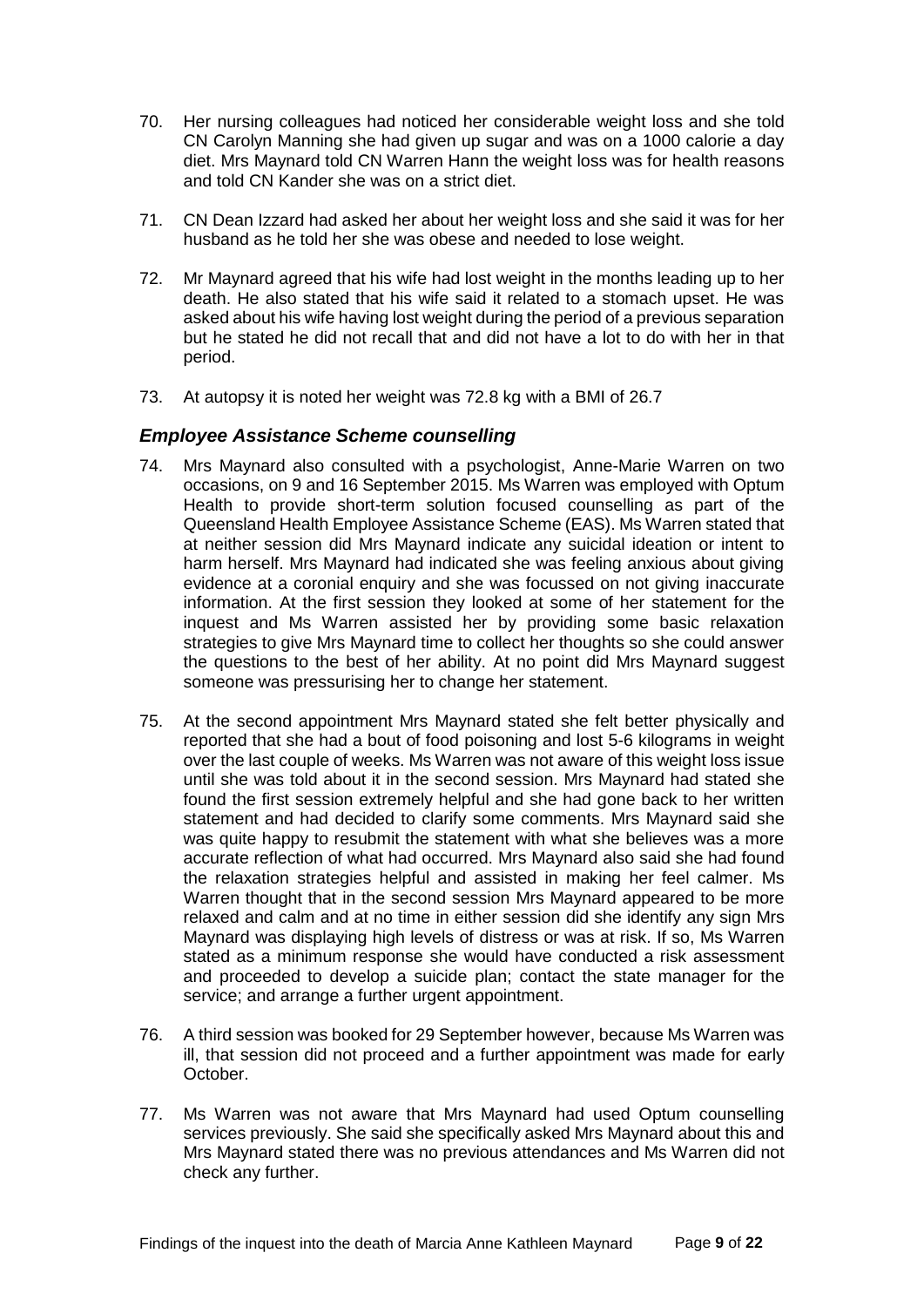78. Optum Health provided further information when requested, which indicated Mrs Maynard had attended three counselling sessions in 2011 but no records or identification of the psychologist could be located. Mrs Maynard also attended a total of four sessions in 2013 and records of these were received. These sessions indicated some concerns at that time about how she dealt with conflict at her work and difficulty in communicating with her husband. There was also reference to her having separated at one point from her husband but they were now back together after two to three years apart and were relatively happy now.

#### <span id="page-11-0"></span>*Woodford Correctional Centre*

l

- 79. In one of Mrs Maynard's letters to her husband she said the problems she was experiencing did not relate to their relationship, but with Woodford. She stated she was not strong enough to stand up for what she did and she was still having problems with her memory. This comment clearly related to the giving of evidence at the inquest.
- 80. In a letter to her husband dated 29 September 2015, Mrs Maynard also referred to Woodford not being a healthy work site. She referred to the number of inmates increasing but with no extra support; Code Blues being called by prison officers 3-4 times a night; and until recently only one nurse being on night shift. The inquest did not explore those issues in any detail but it is evident these are perennial issues facing the medical staff at Woodford, as evidence about these types of issues have been received by me in other inquests relating to the same correctional centre. 1
- 81. Overwhelmingly, the statements of Mrs Maynard's work colleagues indicated she was well liked by them and respected as a colleague and nurse. She confided with a number of them in relation to personal issues. The colleagues do not recall Mrs Maynard referring to any specific work related concerns about Woodford itself. There was evidence from some of the nurses that Codes Blue could be called for all types of things, some minor, but not to the magnitude or extent as suggested by the statement of Mrs Maynard. CN Kander stated that with two nurses now on for the night shifts she felt more confident these call outs could be responded to.
- 82. Mrs Maynard had never complained to her colleagues who gave evidence or provided statements about any bullying at Woodford. The main issue expressed to them at this time was about Mrs Maynard being anxious about giving evidence at the inquest. She had been offered time off to consult with her lawyers and they were aware she took up the offer of EAS counselling services.
- 83. The evidence of a number of staff at Woodford indicated they all shared a good relationship with Mrs Maynard and NUM Pitt referred to Mrs Maynard as a big part of their family and they had been with her through all of her stresses over the years.
- 84. CN Tina Evans provided Mrs Maynard with significant support as a friend over a number of years. She also assisted Mrs Maynard in the preparation of her statement and clearly CN Evans is the source of the advice given to Mrs Maynard to keep her statement short. This seems to be the basis of comments in her

<sup>1</sup> *Inquest into the death of Zachary James Holstein*, delivered 20 June 2018. That inquest recommended there be additional resourcing for medical services at Woodford prison.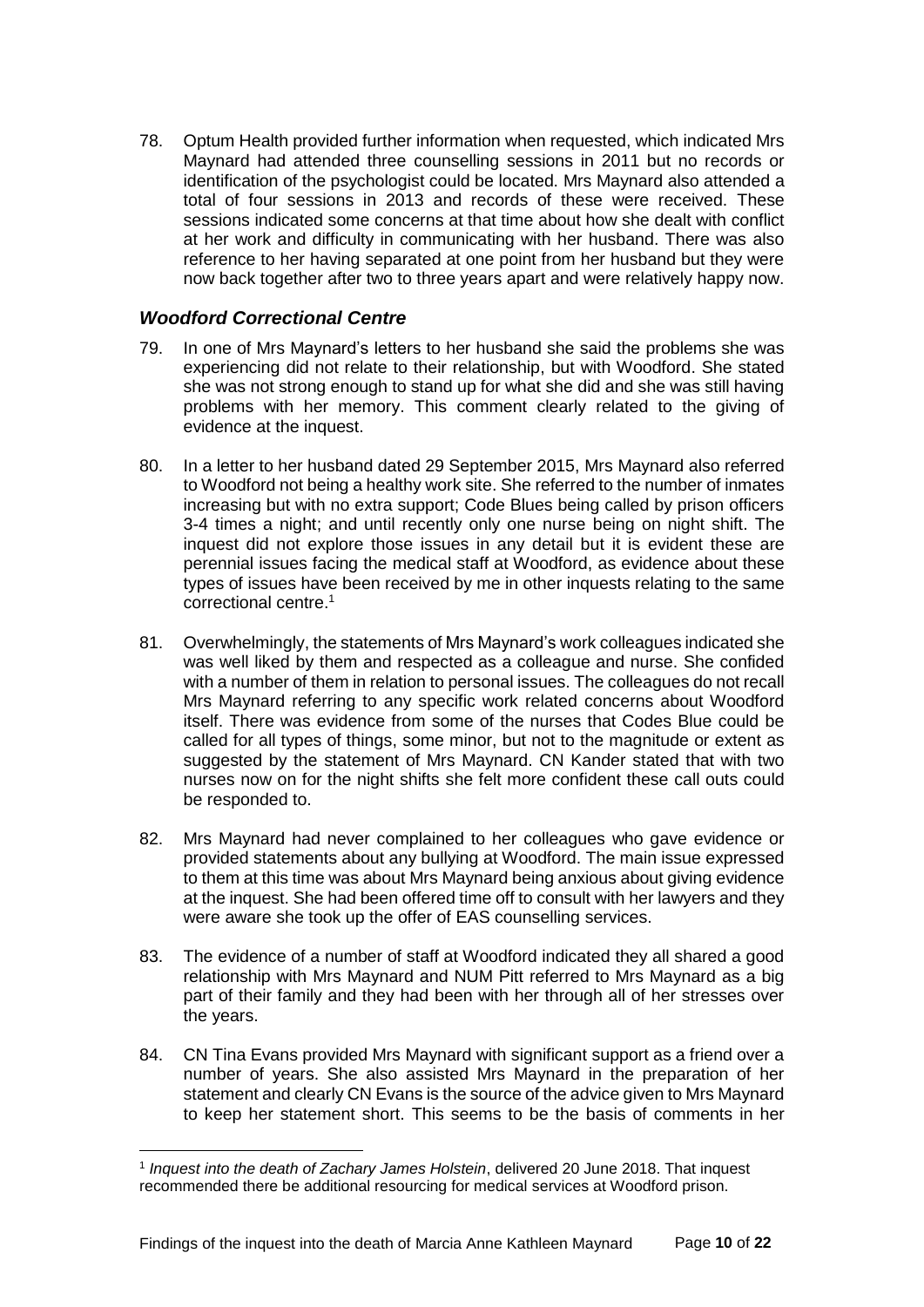letters that Mrs Maynard was concerned she had left matters out. CN Evans stated she did not get the impression Mrs Maynard was concerned about the inquest itself but more about the length of time since the death and her having to provide a statement about matters that had occurred years earlier.

#### <span id="page-12-0"></span>*Research on euthanasia*

- 85. Mrs Maynard's husband says he saw her researching euthanasia on the internet at home. She reportedly told him she was just curious to find out more about the subject given she was a nurse.
- 86. A nursing colleague, CN Warren Hann, also provided a statement describing an out of character conversation he had with Mrs Maynard on the evening of 4 September 2015. The conversation was said to be in the context of a concern by Mrs Maynard about a relative's use of insulin and Mrs Maynard saying it is possible to use insulin to terminate life. CN Hann stated he had no substantial concerns for Mrs Maynard's welfare (he had a history of being a mental health nurse) about this conversation at the time. He recalled it as out of character because Mrs Maynard (consistently with the evidence of other colleagues), would almost always speak about her family and specifically her grandchildren and this was a quite different topic. CN Hann did relay the content of the conversation to the Nursing Unit Manager Martha Pitt a few weeks later. This arose after NUM Pitt was having a conversation with CN Hann and in the course of this she expressed some concern about Mrs Maynard to him. He then told her about this out of character conversation. At her request, he recorded his concerns in an email to NUM Pitt, which NUM Pitt then forwarded to the Director of Nursing (DON), Anne Clayton.
- 87. DON Clayton says she was aware Mrs Maynard was anxious about the inquest and she was aware Mrs Maynard had accessed counselling through EAS. DON Clayton was not told there had been any conversations directly about euthanasia and insulin use until after Mrs Maynard died.
- 88. NUM Pitt stated she had no concerns about Mrs Maynard's well-being, although NUM Pitt was aware Mrs Maynard was anxious about giving evidence at the inquest. As a result NUM Pitt offered the services of EAS counselling support, which she was aware Mrs Maynard took up. Mrs Maynard also availed herself of independent legal advice through the Queensland Nurses Union. She stated Mrs Maynard was a strong union member and supporter so this was not surprising. NUM Pitt was aware she utilised CN Evans as a support person who assisted her with her statement. NUM Pitt also invited Mrs Maynard to her house to discuss the forthcoming inquest. When she took up this offer Mrs Maynard said she had spoken to CN Evans and instead they spoke at length about her four grandchildren.
- 89. CN Manning stated that Mrs Maynard had not discussed the topic of euthanasia with her. However, Mrs Maynard had asked her if she wanted to go to the cinema with her to see a film *Last Taxi Ride to Darwin*, a film dealing with euthanasia. CN Manning was unable to attend but in hindsight she thought the request was unusual as Mrs Maynard had never asked her to the cinema before.

#### <span id="page-12-1"></span>*Relationship with husband and family*

90. Mrs Maynard and her husband, Michael Maynard had separated for a few years before reconciling. This appears to have occurred in 2007 and they reconciled in 2009. At the time Mr Maynard had formed a personal and business relationship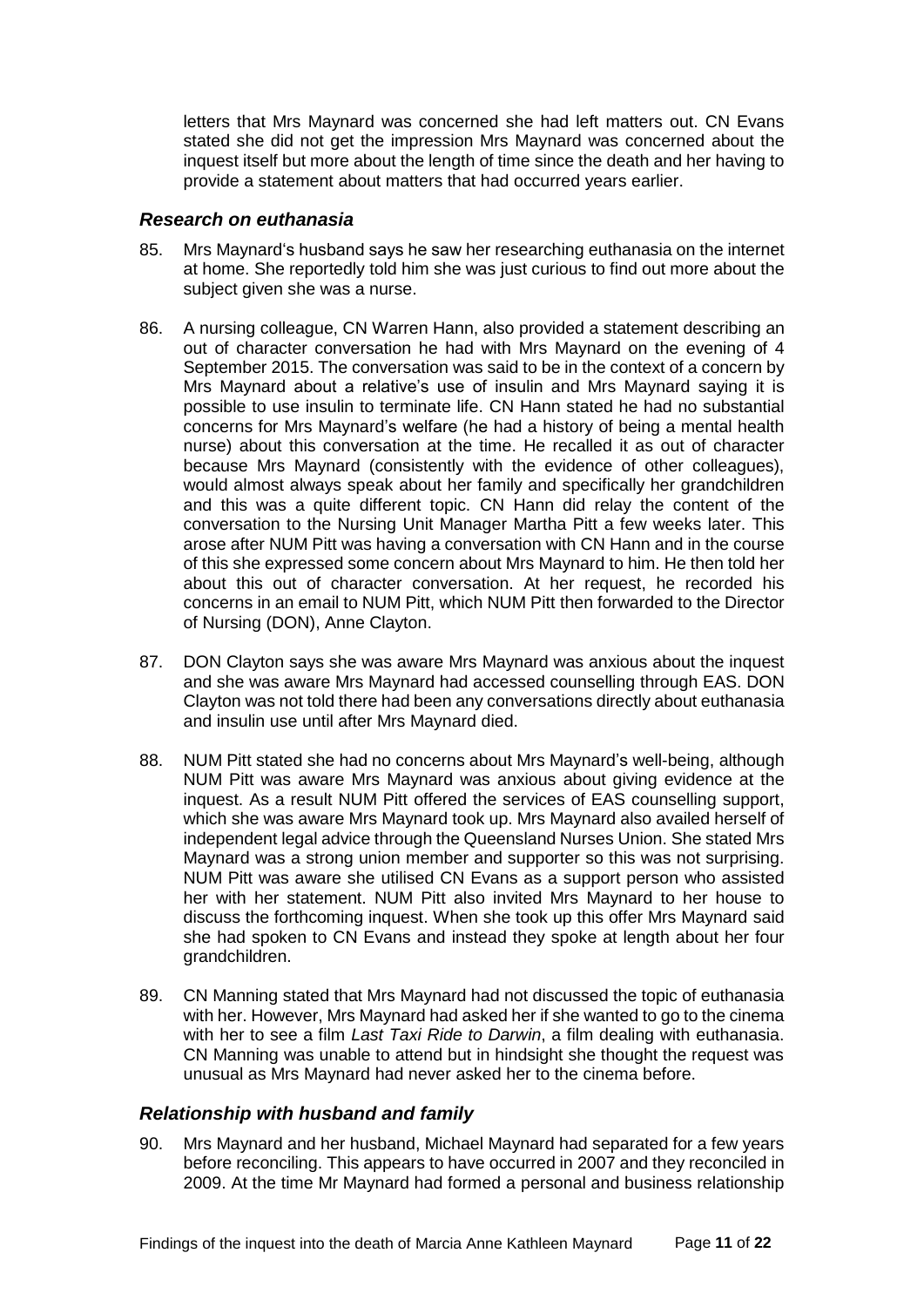with another woman. The business had been helped out financially by Mrs Maynard.

- 91. Mrs Maynard's work colleague, CN Christine Evans said the separation had devastated Mrs Maynard. Ms Evans stated that over the years she had many conversations with Mrs Maynard where she discussed the past family struggles, business debts suffered by Mr Maynard, the separation and financial impact on her. CN Warren Hann also said Mrs Maynard was in a state of shock after the separation and the staff rallied around her. CN Evans recalls Mrs Maynard drew down on her QSuper account to pay her husband out.
- 92. CN Carolyn Manning stated she was aware that after the separation Mrs Maynard took him back and this caused an estrangement with one of her daughters who disagreed with the decision to reconcile. CN Manning was aware the estrangement had deeply shaken her but Mrs Maynard consistently stated she still loved her daughter. One of the notes left by Mrs Maynard was addressed to her daughter in those terms. Mr Maynard stated in evidence that he did not really know whether or not the alienation with her daughter had caused Mrs Maynard any concern.
- 93. Mrs Maynard maintained a close relationship with her other daughter, Catherine Richards and adored her grandchildren. She spoke about them constantly to her work colleagues.
- 94. CN Manning also stated that in the months leading up to her death Mrs Maynard was worried that her husband was back in contact with the woman he had previously had a relationship with. Mrs Maynard told CN Manning he had shown her a text message from the woman and her husband had told her that this woman was trying to contact him again. Mrs Maynard told CN Manning her husband was suspicious Mrs Maynard may have been checking his computer, which Mrs Maynard admitted to CN Manning. CN Manning stated the prospect of her husband leaving her again would have been terrible for Mrs Maynard.
- 95. Mr Maynard agreed he had shown Mrs Maynard the text message and agreed his wife was not happy about it. He told Mrs Maynard the woman was not coming back and he said in evidence it did not occur to him that Mrs Maynard might be worried about this. The subject had not been spoken about again.
- 96. It is also apparent that Mrs Maynard was the main financial contributor to the family and for many years she worked at least two jobs and at times three.
- 97. Mr Maynard was aware his wife had some counselling in 2013 and thought this was for work-related issues. The notes from Optum certainly confirm that was one of the issues but there were some marital issues also discussed including the period apart and the financial impact that had on her. It was pointed out to Mr Maynard that his wife also told the counsellor there were some difficulties at home in communicating with him. Mr Maynard stated he does not recall this being an issue at the time.

#### <span id="page-13-0"></span>*Requirement to give evidence*

98. There is little doubt that Mrs Maynard was experiencing considerable anxiety about the evidence she was to give at the inquest into Mr Mickelo's death. She also expressed concern she was the only member of nursing staff who was being called to give evidence, even though there were other staff who had some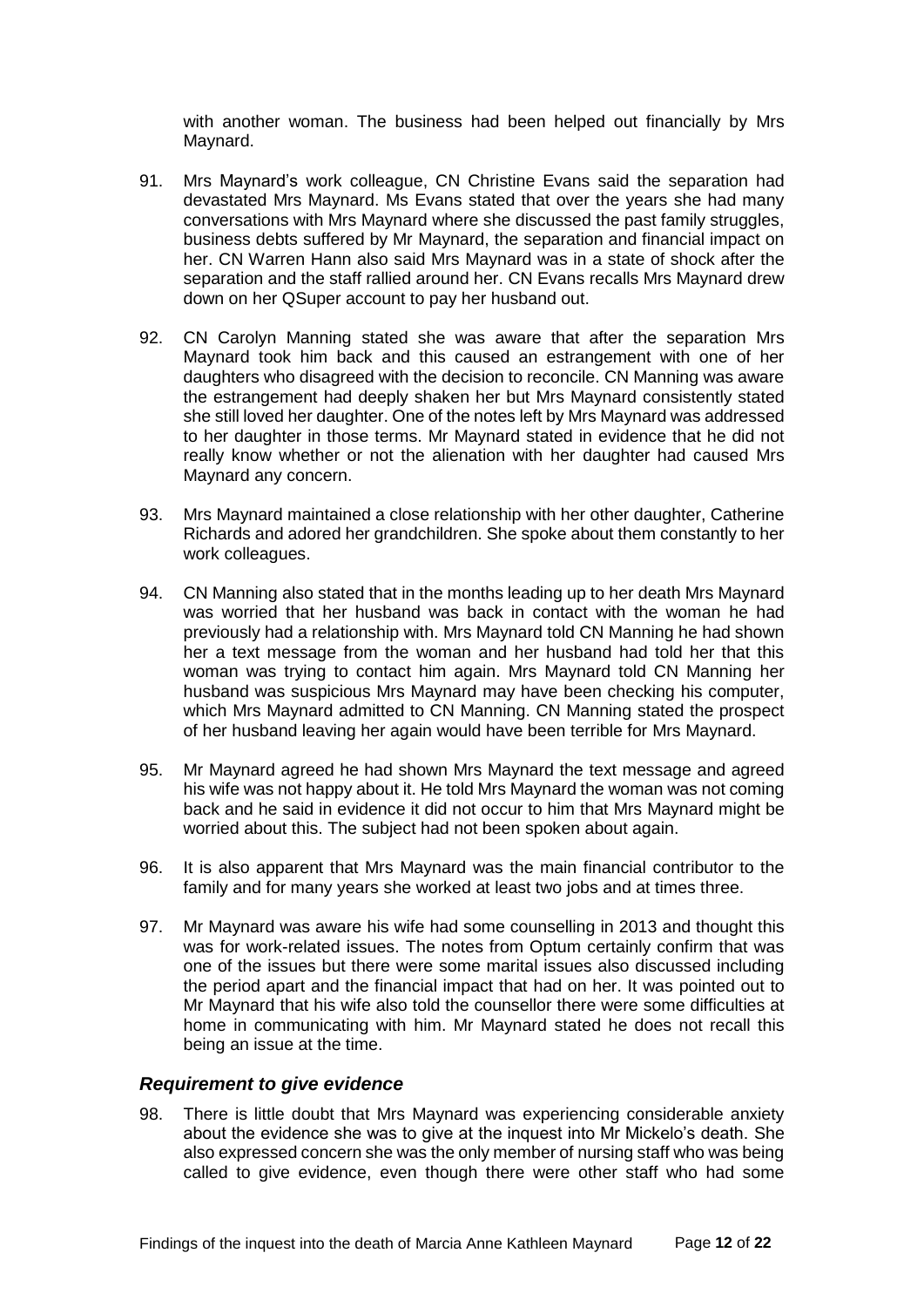contact with Mr Mickelo after her last contact. This was an issue that had been consistently raised within her family; with her work colleagues; with the counsellor from Optum; and is also reflected in the letters written by Mrs Maynard in the few days prior to her death.

- 99. In a letter directed to the coroner dated 23 September 2015, and received after her death, she also described some of the stress she was feeling. She made reference to the meeting she had with her solicitor and barrister on 1 September 2015. A letter dated 24 September 2015 and addressed to her solicitor and barrister is in similar terms. Neither of those letters evidence an intention to take her own life at that time and in fact, she makes reference to the evidence she was about to give and also references a future plan to meet with the solicitor and barrister on 6 October 2015.The letter to her lawyers also made reference to the fact she found the comment, *they appear to be gunning for you,* distressing.
- 100. If it is accepted the dates recorded on the letters are when she wrote the letters, then it may be inferred that sometime shortly after 24 September, Mrs Maynard's intention changed from one where she was giving evidence to one where she was now ending her life. On 28 September she attended at the hotel and booked a room for the next day and on 29 September she attended the hotel. All her subsequent letters are dated 29 September 2015 and clearly express suicidal intention.

#### <span id="page-14-0"></span>*Meeting with solicitor and barrister*

- 101. Mrs Maynard was known to be a loyal Queensland Nurses Union member. As was her clear right she decided to use QNU appointed lawyers to represent her. She could have also used the Metro North internal lawyers. There was some issue expressed about whether Metro North or the union lawyers would represent her and she was contacted by both. This may have been confusing for Mrs Maynard but ultimately nothing turns on it and Mrs Maynard continued to utilise the union lawyers.
- 102. Roberts and Kane, Solicitors were engaged by the QNU on 12 June 2015 to provide legal representation for Mrs Maynard. Evonne Smyth was given carriage of the matter. Ms Smyth was provided with a draft statement prepared by Mrs Maynard.
- 103. On 17 June 2015, Ms Smyth had a telephone conversation with Mrs Maynard and took further instructions regarding the statement. On 19 June 2015, Ms Smyth emailed an amended version of the statement to Mrs Maynard. A signed copy was returned by Mrs Maynard the same day.
- 104. On 17 July 2015, Ms Smyth was informed by Mrs Maynard she was now being called as a witness.
- 105. An arrangement was made for Mrs Maynard to meet with Ms Smyth and the barrister, Gavin Rebetzke engaged by the solicitors, on 1 September 2015. Prior to attending his office Ms Smyth met with Mrs Maynard at her office. Ms Smyth stated she explained the reason why they were meeting with the barrister and that he would take her through her statement and seek comments about the evidence of other witnesses including any criticism of the care she may have provided to Mr Mickelo. Ms Smyth stated Mrs Maynard was surprised she may face criticism over the care she provided and was upset she was the only nurse being called to give evidence.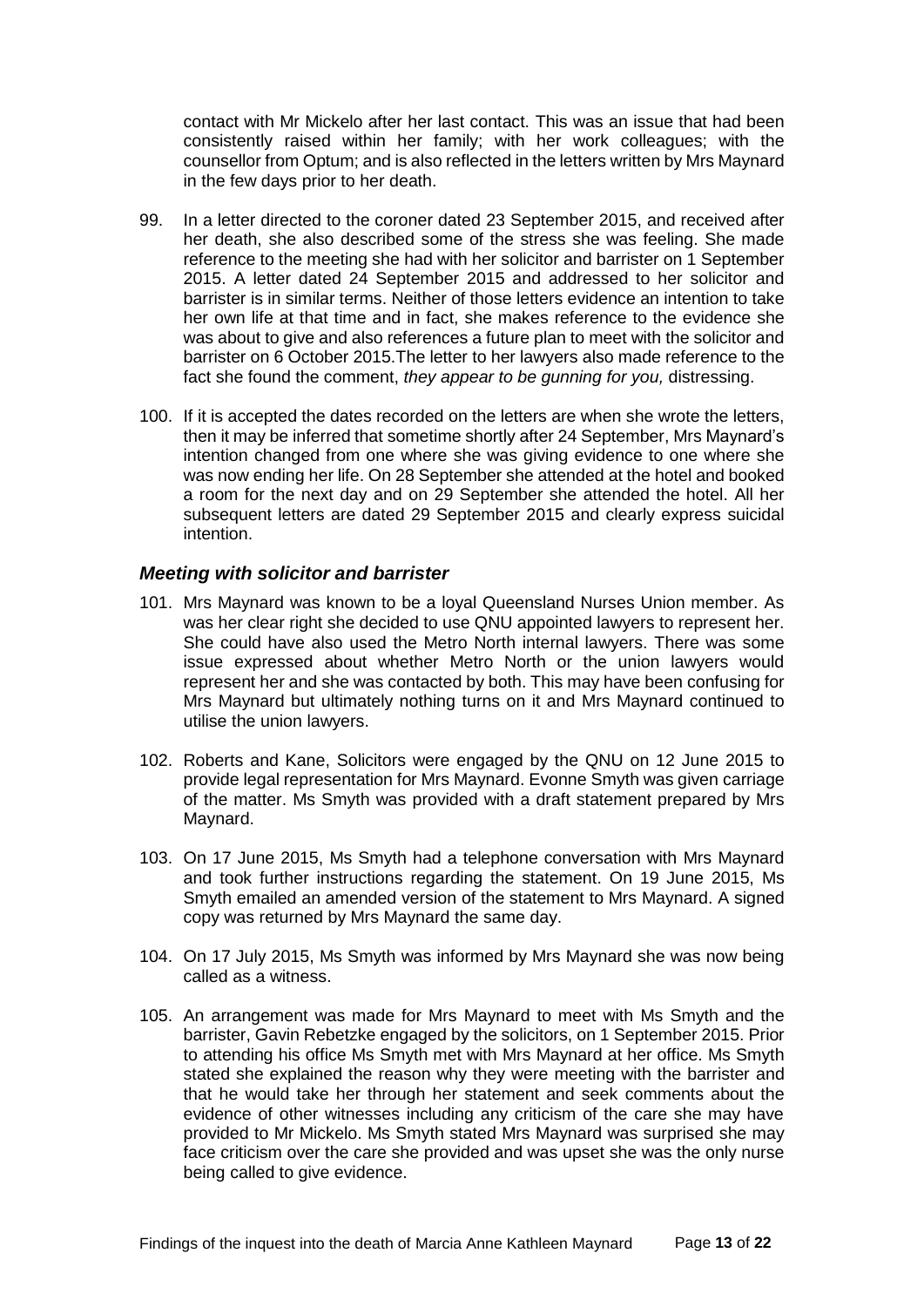- 106. Mrs Maynard said she blamed the hospital for her being called as a witness. Ms Smyth stated she explained that it was the coroner who had called her to give evidence and not the hospital, and that Mrs Maynard should not 'see anything in this'. Ms Smyth says that because of the comments about the hospital she asked Mrs Maynard 'why do you feel like they're gunning for you'*.* Ms Smyth stated that Mrs Maynard's reference to 'blame' was clearly in the context of the hospital 'blaming' her and Ms Smyth absolutely refuted any suggestion that the context of the conversation had anything to do with the coroner blaming her. Ms Smyth reiterated that she did not say to Mrs Maynard 'they appear to be gunning for you'.
- 107. In evidence, Ms Smyth stated that Mrs Maynard may have faced some criticism but Ms Smyth did not attribute any criticism to the hospital but potentially from other witnesses. Ms Smyth stated that she reiterated this again at the end of the conference. Ms Smyth stated that Mrs Maynard was nervous about the inquest, although many witnesses who give evidence at inquests are nervous. Ms Smyth said she had not seen any signs of confusion or anxiousness from Mrs Maynard and she did not have any concerns whatsoever that Mrs Maynard was contemplating self-harm or that she was unwell. Mrs Maynard was nervous and suspicious because she was the only nurse being called to give evidence. Ms Smyth stated that at no time was it suggested she should change her statement and in fact the statement that had been prepared, and based largely on her first statement, was not amended after the conference with counsel where it was discussed carefully over a four hour period.
- 108. Mr Gavin Rebetzke stated at no time does he recall the phrase *'*gunning for you' being used during the conference with Mrs Maynard and Ms Smyth.
- 109. Mr Rebetzke stated this would not be a phrase he would use in a client conference, but more particularly he had not formed the view that anyone was 'gunning' for Mrs Maynard. During the conference he was not alerted by anything said that gave him concern for Mrs Maynard's well-being. He recalls discussing a plan of action with Mrs Maynard that included him rechecking her written statement in light of their discussion, and then having a discussion with counsel assisting to find out his or her attitude to Mrs Maynard's involvement and they would then hold a further conference before the inquest hearing commenced.
- 110. Mr Rebetzke stated he also deferred any explanation of a witness's right to claim self-incrimination privilege until after having had the opportunity to discuss the evidence with counsel assisting. He had formed the view, similar to Mrs Smyth, that having those discussions and explaining the concept and process involved in claiming privilege can in itself be especially challenging. Mr Rebetzke stated that in reviewing the brief, his recollection was that the experts suggested Mr Michelo was having a coronary event at the time Mrs Maynard last saw him and this raised the subject of possible clinical error on her part. However, he was not sufficiently worried Mrs Maynard may be adversely impacted, to have the selfincrimination privilege discussion.
- 111. It was suggested to Mr Rebetzke that having that discussion at the conference may have given Mrs Maynard some comfort and he responded by saying it was a balancing act and such discussions could have confused her.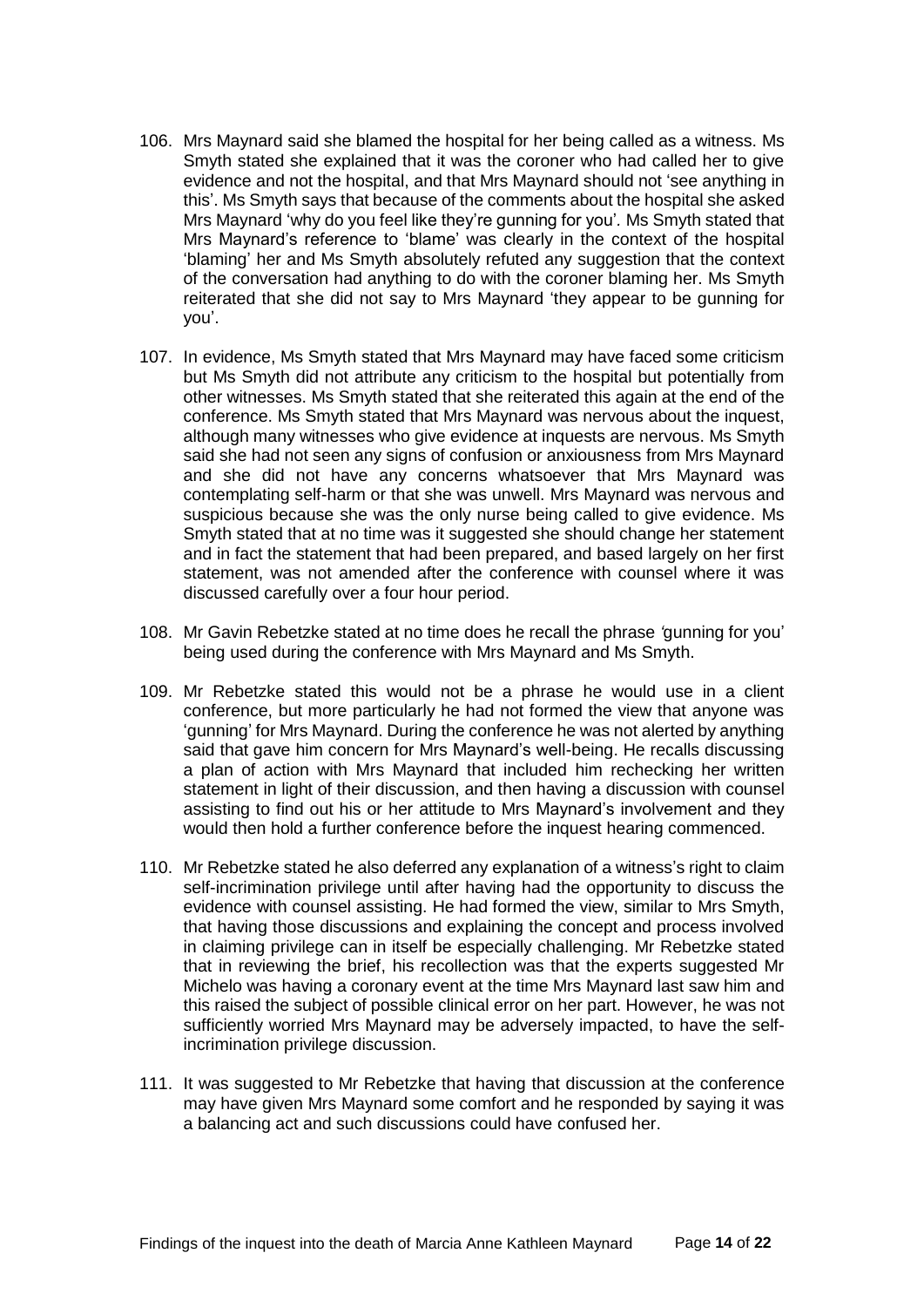#### <span id="page-16-0"></span>*Changing will and Enduring Power of Attorney*

- 112. Mrs Maynard saw solicitor Victor-David Murray at Caboolture on 7 September 2015 during which time he took instructions regarding a Will and Enduring Power of Attorney. Both documents were produced that day and signed. Mr Murray stated that to the best of his recollection he had no discussions with her about her employer; had no concerns about her well-being and there was no indication or concerning behaviour from Ms Maynard in relation to suicide or self-harm.
- 113. The Will provided for her estate to be given to her husband and if he had died to her daughter Catherine Richards or her children. The instructions taken down by the solicitor noted there had been an estrangement with her other daughter and next to no contact with her in the last three years.

#### <span id="page-16-1"></span>*Mrs Maynard's professional reputation and the finding at the Mickelo inquest*

- 114. It is evident from the views expressed by her colleagues that Mrs Maynard was an experienced nurse and a good worker. She took great pride in her career and any criticism of her professional attributes would have been of concern to her, although CN Evans felt she would back herself if criticised and NUM Pitt largely concurred. DON Ann Clayton stated she had never had to be critical of Mrs Maynard's professional abilities. Her colleagues all agreed she was a highly competent nurse and there was no evidence she was not coping with her work. Mrs Maynard had also expressed to her colleagues confidence in her clinical decision making. The anxiousness was less about her clinical judgment and more related to her having to give evidence on matters that were some years old and her concerns about her recall.
- 115. The issue at the Mickelo inquest concerning Mrs Maynard related to an examination conducted by Mrs Maynard on the night of 23 November 2012. He died on 24 November. Mr Mickelo complained of chest heaviness following a walk. This was in the context of Mr Mickelo having recently returned to Woodford after an admission to the Princess Alexandra Hospital (PAH) for cardiac treatment. His medical history included chronic ischaemic heart disease with previous heart attacks.
- 116. Mrs Maynard was the only nurse on duty over this shift. A medical assessment was conducted by Mrs Maynard by way of measuring blood pressure and oxygen saturations. She noted her observations in the nursing notes and recorded he had *'no cardiac issues'.* Mr Mickelo was also having difficulty sleeping and she received an order from the Visiting Medical Officer for him to be given diazepam and paracetamol.
- 117. The issue of there being *'no cardiac issues'* was ventilated at the inquest. In her statement, Mrs Maynard confirmed upon commencing her shift that she received a handover to the effect that:
- Mr Mickelo had been returned from the PAH on 22 November:
- He had not had chest pain for six days; and
- He was in the Safety Unit for operational reasons, not medical reasons.
- 118. Mrs Maynard's said in her statement that at approximately 1940 hours she was informed by the Safety Unit officer that Mr Mickelo had said he had a heavy sensation in his chest. She immediately requested access to the Safety Unit via the Supervisor. Mrs Maynard explained in her statement, consistent with other witnesses, that protocol required three correctional officers to be present if a cell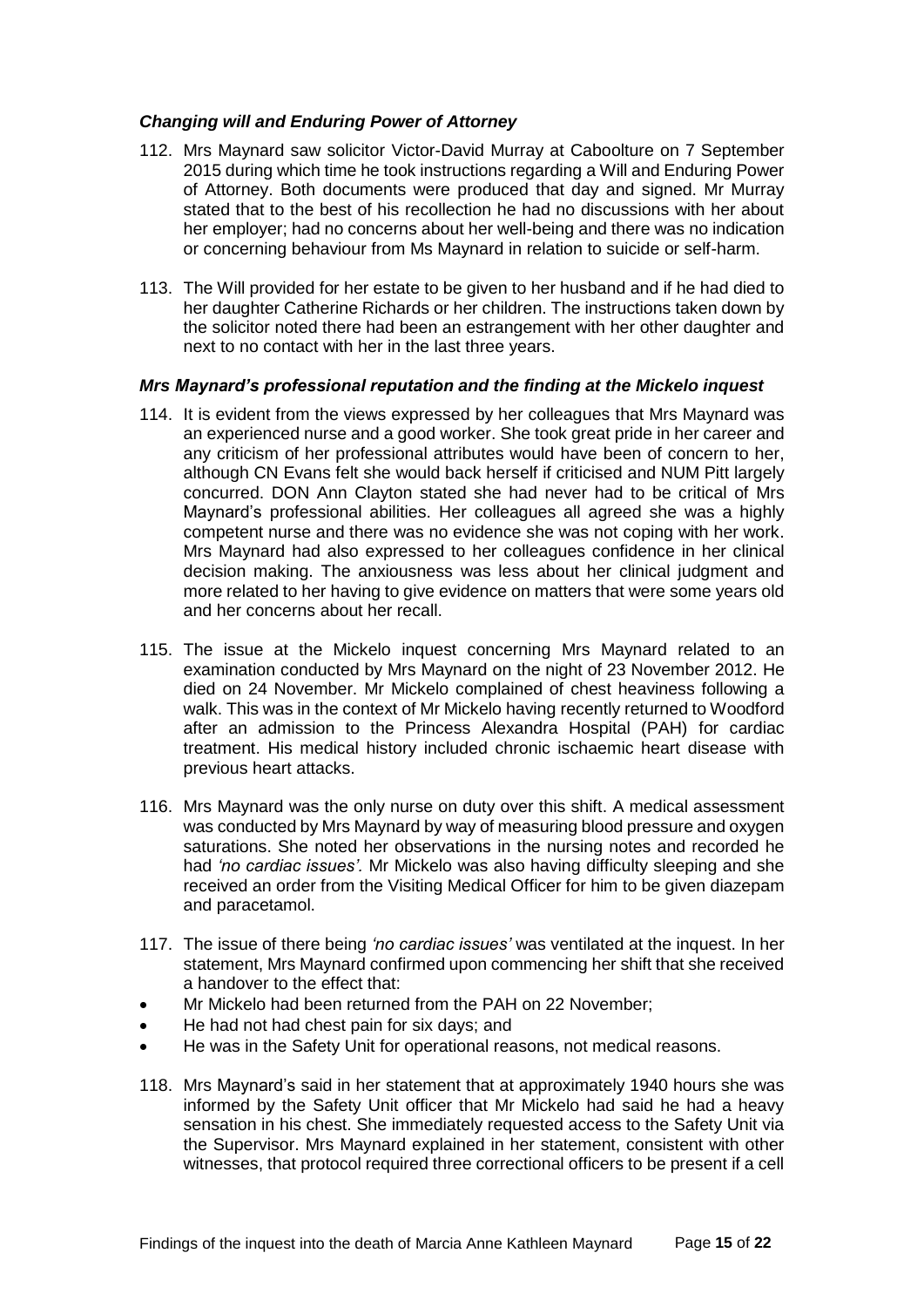in the Safety Unit needed to be entered. In this instance, Mrs Maynard was given access to Mr Mickelo's cell within five minutes.

- 119. Mrs Maynard confirmed that when she saw Mr Mickelo, there were no obvious signs of distress and he was alert and orientated. She asked him if he was having any chest pains, any pain in his arm, jaw or neck or any trouble breathing. Mr Mickelo said 'no'. Mrs Maynard also asked him if he was experiencing pain similar to what led to his recent admission to the PAH. Once again, Mr Mickelo said 'no'.
- 120. Mrs Maynard recalled asking Mr Mickelo for more detail about why he had reported feeling heavy in his chest. He said that since walking up to the 'MCR2' earlier that day, he had experienced soreness but said there had been no change since. Mrs Maynard stated that 'MCR2' was about 400 metres from the Safety Unit, and involved pushing or pulling some 26 doors.
- 121. Two experts gave evidence at the inquest that Mrs Maynard was looking for the right things and asked the right questions.
- 122. For the remainder of her shift, Mrs Maynard continued to monitor and observe Mr Mickelo and provided details of her communications and observations to the Visiting Medical Officer. The Caboolture Hospital had a *Chest Pain Protocol* in place, which some considered should have been applied to Mr Mickelo and if it had, an effective review process should have triggered some further action.
- 123. In my findings in the inquest decision I made the following comments<sup>2</sup>:

*I make no adverse comment about the actions of Nurse Maynard, as it is clear that the subsequent medical opinion has been provided with the benefit of hindsight. Nurse Maynard conducted a thorough assessment of Mr Mickelo in response to his report of chest heaviness, and this included having a conversation with him to try and gain a better understanding of the complaint. She continued to monitor him closely over the remainder of her shift.* 

*Although Dr Walters and Dr Le Ray were critical of the term "no cardiac issues" in the notes, it is my view open to find that Nurse Maynard was not discounting the fact that Mr Mickelo had serious heart disease, but simply recording that, at that point of time, in her assessment, he was not experiencing symptoms of an acute cardiac issue. With the benefit of hindsight, the chest protocol could have*  been considered and a further medical review considered, although it is evident *from Dr Le Ray's statement that Nurse Maynard may not have received training on its use. Dr Le Ray said the guideline for nursing assessment in this regard was very subjective and relied heavily on the judgement of the nurse at the time. Dr Le Ray noted a lack of awareness, or lack of compliance with the guideline that was in place and there has now been put in place better orientation and training over this and other issues. As well, heaviness in the chest can be nonspecific as a symptom and there may be other reasons, for instance fluid overload, as suggested by Dr Garrahy.*

#### <span id="page-17-0"></span>**Conclusions on the issues**

l

124. In reaching my conclusions it should be kept in mind the *Coroners Act 2003*  provides that a coroner must not include in the findings or any comments or

<sup>2</sup> *Inquest into the death of Garnett Allan Mickelo*, delivered 6 July 201611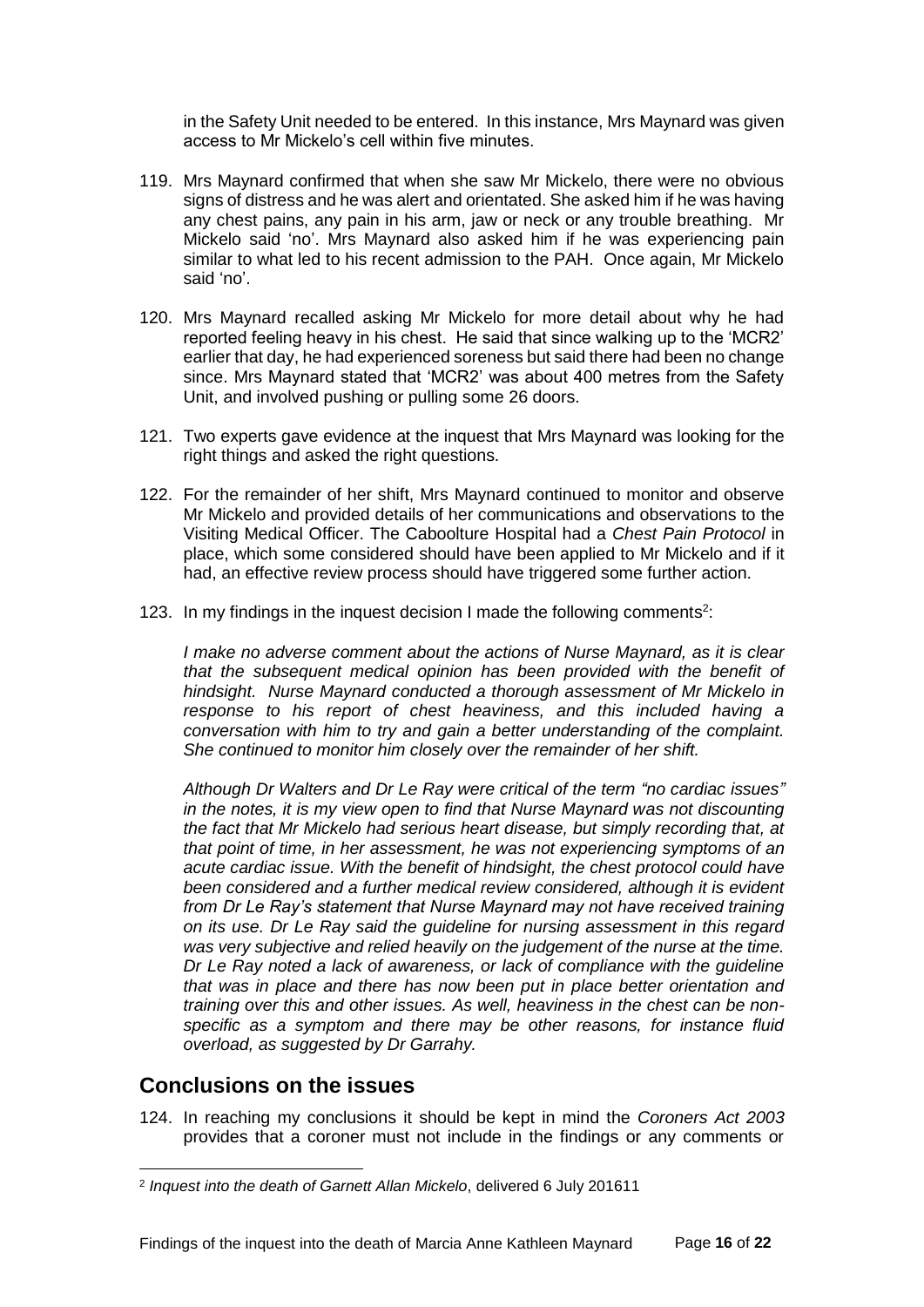recommendations, statements that a person is or maybe guilty of an offence or is or maybe civilly liable for something. The focus is on discovering what happened, not on ascribing guilt, attributing blame or apportioning liability. The purpose is to inform the family and the public of how the death occurred with a view to reducing the likelihood of similar deaths.

- 125. A coroner should apply the civil standard of proof, namely the balance of probabilities but the approach referred to as the *Briginshaw<sup>3</sup>* sliding scale is applicable. This means that the more significant the issue to be determined, the more serious an allegation or the more inherently unlikely an occurrence, the clearer and more persuasive the evidence needed for the trier of fact to be sufficiently satisfied that it has been proven to the civil standard.
- 126. With respect to the *Briginshaw* sliding scale it has been held that it does not require a tribunal of fact to treat hypotheses that are reasonably available on the evidence as precluding it from reaching the conclusion that a particular fact is more probable than not.
- 127. As well, when determining the significance and interpretation of the evidence, the impact of hindsight bias and affected bias must also be considered. This relates to taking into account that after an event has occurred, particularly where the outcome is serious, there is an inclination to see the event as predictable, despite there being few objective facts to support its prediction.
- 128. Ultimately, it is uncontroversial for me to find that Marcia Anne Kathleen Maynard took her own life by insulin overdose. There had been some significant planning for the potential of such an event occurring over at least some weeks and possibly longer, although it is likely the final decision was made only after she had written her letters of 23 and 24 September 2015 to the coroner's office and to her lawyers. Those letters on the face of it confirm she was feeling anxious and stressed about giving evidence but are not overtly expressing suicidal ideation and to the contrary indicate future plans for attending the inquest.
- 129. The evidence is insufficient to make a positive finding about the source of the insulin and whether it was a rapid or long acting formulation or how it was administered, other than it was not oral. Accessing it from the Woodford medical unit remains one possibility high on the level of suspicion but that is far as this can be taken. I accept that even if an audit had been done of the Woodford medical unit this would not have provided a useful forensic result that would have determined the issue.
- 130. Having found the actual medication used would have been useful and may have given information that could have determined a source for the insulin. This was an issue that may have assisted the family in allaying some of their concerns and suspicions.
- 131. I can be satisfied insulin was not located in the hotel room when cleaning staff, QAS and QPS searched. Dr Robertson's evidence is whatever formulation of medication or route of administration, there would be a window of opportunity for Mrs Maynard to dispose of the insulin down a toilet or in the garbage before experiencing adverse effects. A search of the garbage area may have revealed its presence and in hindsight should have been conducted by QPS. CCTV footage should have been obtained by QPS as was acknowledged by PCSC

l

<sup>3</sup> *Briginshaw v Briginshaw* (1938) 60 CLR 336 at 361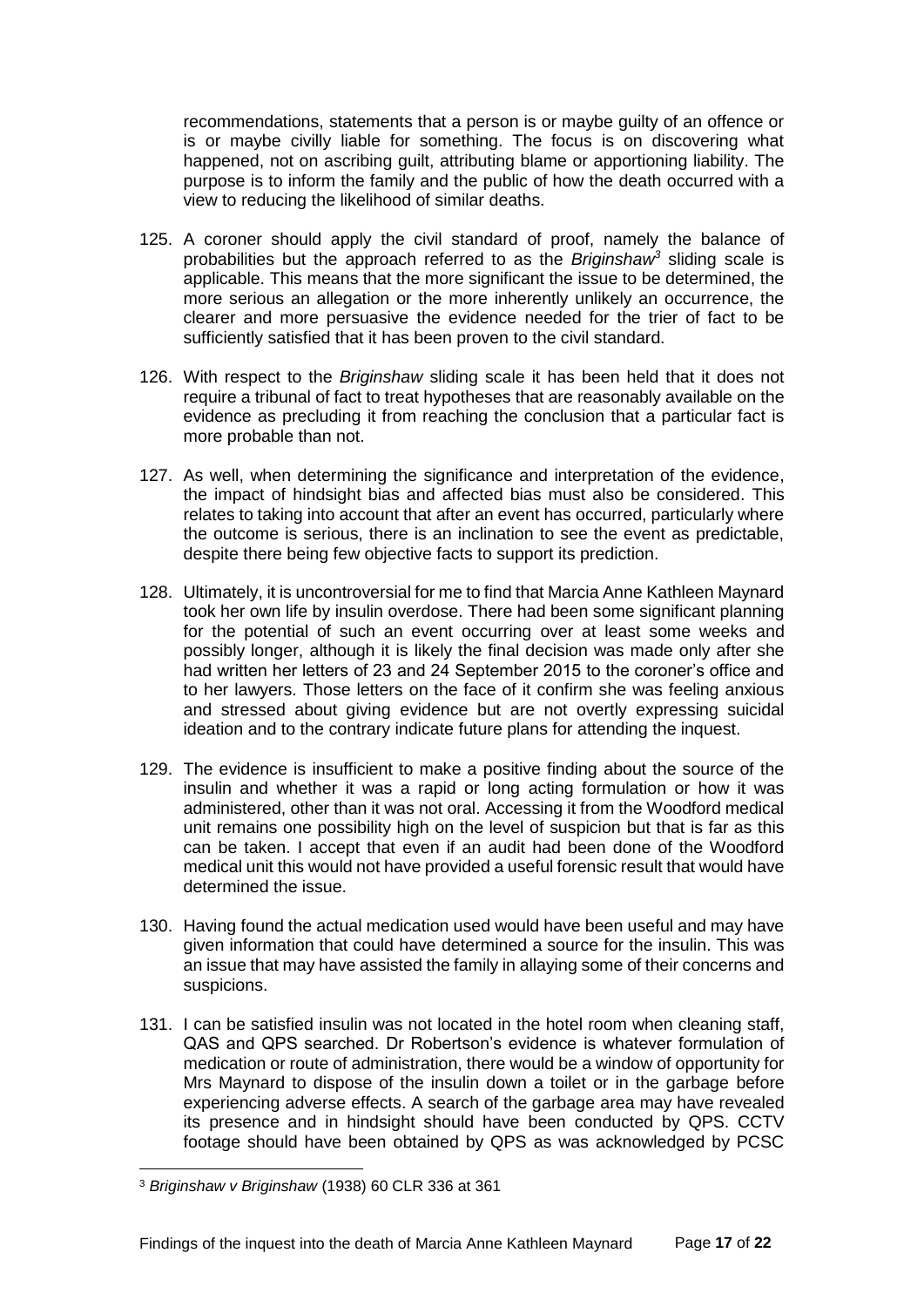Rogers to see if Mrs Maynard did leave the room briefly and where she disposed of the insulin, as must have been the case. Why she felt the need to dispose of the evidence is unknown. There could be a variety of reasons but it remains speculation. For my purposes I am satisfied Mrs Maynard acted on her own and was not assisted by anyone.

- 132. I accept the findings of WHSQ that there was no evidence of Metro North HHS and its employees acting unreasonably towards Mrs Maynard or not providing her adequate support. To the contrary, it is evident Mrs Maynard had the emotional support of her colleagues with whom she had worked for many years. There are no doubt challenges working in a prison environment but this was not a major issue raised within the workplace. Mrs Maynard had worked there for 19 years since the prison opened, as had a number of other staff. Her colleagues were aware of her being an anxious individual and when it became clear the forthcoming inquest was impacting on her she was given appropriate support by way of access to her own union lawyers; collegiate assistance from CN Evans; paid leave to seek legal advice and counselling; and access to EAS counselling. She also had the support of her colleagues who impressed me with the collegiate manner in which they had emotionally supported her over many years.
- 133. I do not accept that the conversation CN Hann had with Mrs Maynard concerning euthanasia should have been regarded by Metro North or Mrs Maynard's immediate superiors or colleagues as a red flag to take some further action even when linked to the welfare concerns NUM Pitt expressed. In my view, linking those pieces of information, and to then find some failure on the part of Metro North to support Mrs Maynard, draws on hindsight in a situation where an objective view of the evidence does not support such a proposition.
- 134. Mrs Maynard was not identified by her GP or Ms Warren, her counsellor as showing high levels of distress or show any concerning behaviour. Both of them had seen Mrs Maynard in September 2015 and they saw no evidence of suicidal ideation or self-harm.
- 135. As to what particular stressors were playing on Mrs Maynard and which brought her to making her decision, it is possible there were a number and these have been described as best the evidence takes it. There was obviously some past marital history that impacted on Mrs Maynard at the time of separation and no doubt subsequently, but I accept it was, by this time, somewhat historic and the evidence linking marital difficulties to Mrs Maynard's decision is weak. The estrangement with her daughter was something that had been mentioned in conversation over the years but any evidence suggesting it a stressor at this point in time is also largely absent.
- 136. The more recent suggestion that Mr Maynard had been in contact with a former partner has more substance to it being a stressor, although the extent of this impact remains uncertain. Given the proximity of those concerns expressed by her in combination with other stressors and the events that followed, this stressor cannot be disregarded totally.
- 137. It is apparent Mrs Maynard was possibly showing some physical signs of stress through her weight loss, but the explanations for the weight loss and the extent of the loss as given by Mrs Maynard to various witnesses including her GP, are so varied it is difficult to say what was the cause of her weight loss and whether it was stress related.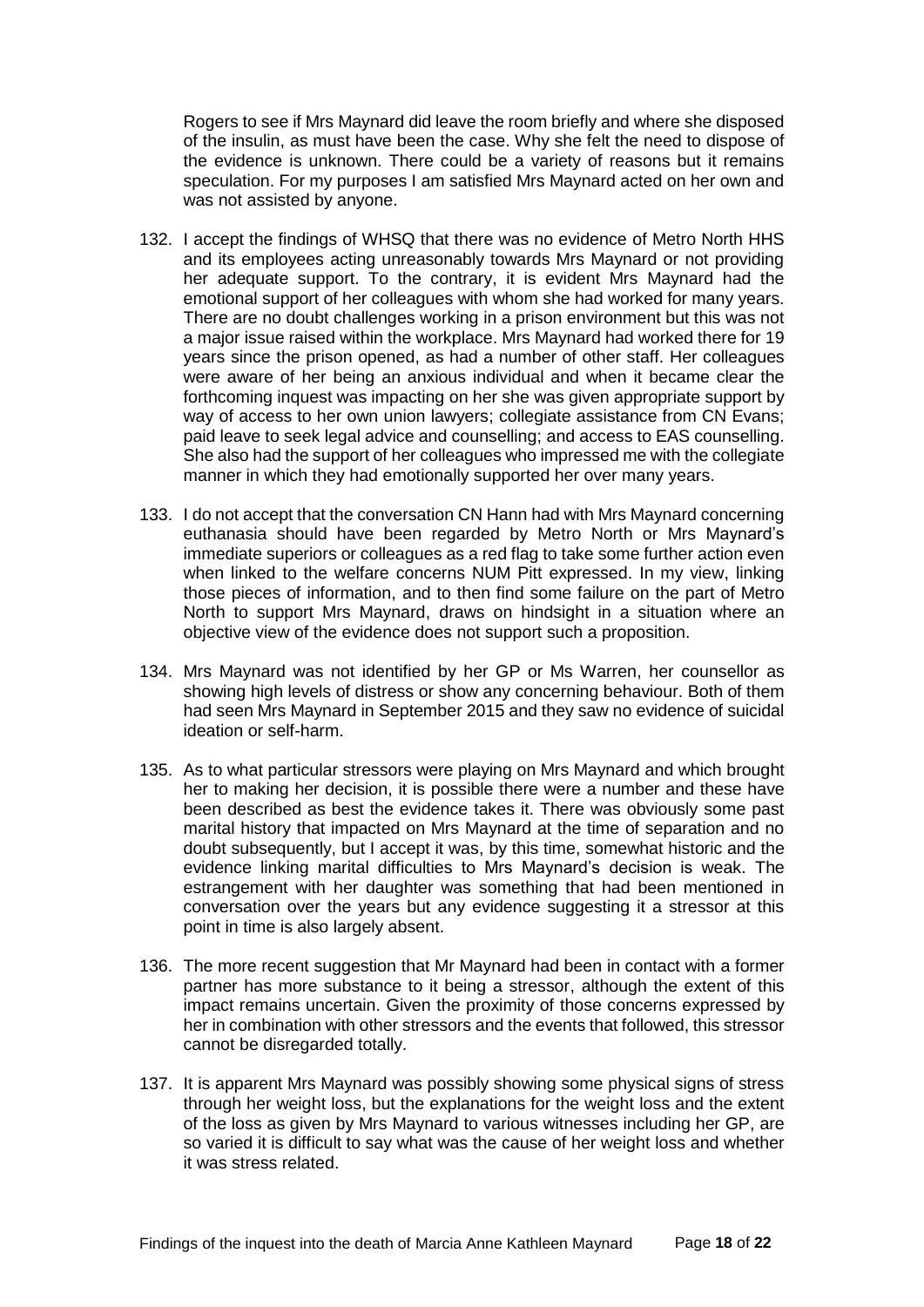- 138. What is more certain is there was a particular stressor impacting on Mrs Maynard in the context of her having to give evidence at the inquest. This had been prominent for some period of time but had changed in intensity over time. At the beginning, and it is difficult to put a time frame on this as the evidence is not clear, her concerns was not so much related to defending her own actions or her clinical judgment, but seemed more in the context of trying to put together an accurate statement dealing with matters that had occurred in 2012, some 2.5 years previously. NUM Pitt stated that Mrs Maynard was not concerned about attending the inquest as she had done so on a prior occasion, presumably without issue. CN Evans stated the only concern raised with her was the length of time of 2.5 years between her involvement and now being asked to provide a statement. CN Izzard stated much the same.
- 139. CN Evans helped Mrs Maynard complete her statement, which must have been around early June 2015. CN Evans stated Mrs Maynard had a template to use that had been provided by the QNU. By the time Ms Smyth was engaged on 12 June this draft statement which was dated 8 June was made available to Ms Smyth. The subsequent statement provided by Ms Smyth appears to very largely reflect the statement provided by Mrs Maynard other than paragraphs being numbered.
- 140. It was not until around 17 July 2015 that Mrs Maynard told her lawyers she was now required to given evidence.
- 141. On 1 September 2015 Mrs Maynard had the meeting with Ms Smyth and Mr Rebetzke. Prior to the meeting Mrs Maynard and Ms Smyth had some discussions. It is uncertain if this was the first occasion that Mrs Maynard understood she may be facing some criticism of the care she provided, as Ms Smyth thought she was surprised. Mrs Maynard told Ms Smyth she was also upset she was the only nurse being called. Mrs Maynard told Ms Smyth she blamed the hospital for her being called. It was in that context Ms Smyth said *"Why do you feel like they're gunning for you".*
- 142. Ms Smyth was particular about this statement/question being in reference to the hospital. Ms Smyth was not challenged on this issue and was adamant it was in the form of a question and not a statement *"they're gunning for you"* or *"they appear to be gunning for you."* What is now evident this is how Mrs Maynard likely either misunderstood the discussion or has otherwise cogitated over the conversation on the back of a four hour conference and, as submitted by Mr Fleming QC, converted it into something it was not.
- 143. It is from here that matters must have escalated for Mrs Maynard. She changed her will on 7 September. She commenced seeing counselling services on 9 September. In counselling it was clear she was anxious about not giving inaccurate evidence. By the time of her appointment on 16 September she informed Ms Warren she had gone back to her written statement and had decided to clarify some comments and complete a further statement providing a more accurate reflection of what had occurred. Her next step was to indeed provide that amended statement as reflected in the letters addressed to the coroner on 23 September and to her lawyers on 24 September. The words *"they're gunning for you"* feature prominently thereafter in the various correspondence Mrs Maynard left. Some days later she took her own life.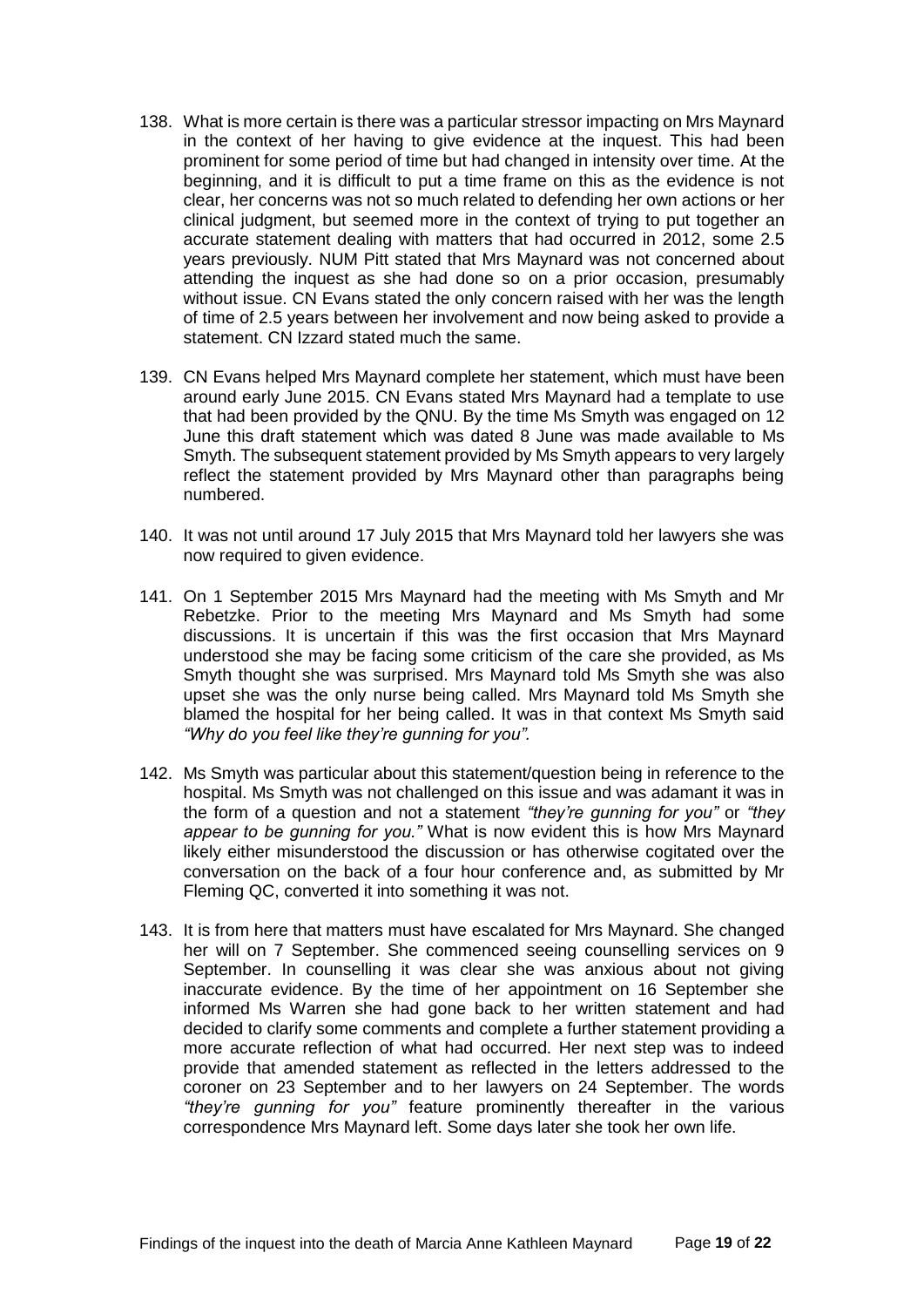# <span id="page-21-0"></span>**Findings required by s. 45**

<span id="page-21-1"></span>**Identity of the deceased** – Marcia Anne Kathleen Maynard

<span id="page-21-2"></span>**How she died** – Marcia died after taking an overdose of insulin with an intention to take her own life. She did so in the context of possibly a number of personal stressors, the most prominent of which was her anxiousness about having to give evidence in a mandatory Death in Custody inquest. Initially her anxiousness related to having to recall accurately events that had occurred 2.5 years prior, however by the time of her death it is probable she had formed a view she was being blamed for the death and her clinical judgment as a nurse was under scrutiny. Mrs Maynard was provided with appropriate support by her employer. Her experienced nursing colleagues were aware of her anxiety about giving evidence but held no concerns for her overall welfare. She had consulted with her GP and a counsellor and they had seen no signs of serious distress or suicidal ideation in the immediate period prior to her death. Her family were not aware of any major concerns she was experiencing, other than in relation to anxiousness about the inquest. This was despite being aware she had researched websites about euthanasia; had been losing weight; was having difficulty sleeping and had made a new Will. These indicia on their own could be considered relatively innocuous and even if linked together, would not, even with hindsight, give cause to her family to have concerns she was at serious risk. Similarly conversations with her colleagues about euthanasia, albeit unusual, should not have put them on notice to have concerns about her welfare. Although Mrs Maynard may have put in place her affairs over a period of time it may not have been until a few days prior to taking the overdose that Mrs Maynard made her final decision.

<span id="page-21-4"></span><span id="page-21-3"></span>

| Place of death-    | <b>Redcliffe Hospital QLD AUSTRALIA</b> |
|--------------------|-----------------------------------------|
| Date of death-     | 3 October 2015                          |
| Cause of death $-$ | 1(a) Consistent with insulin overdose   |

### <span id="page-21-6"></span><span id="page-21-5"></span>**Comments and recommendations**

The death of a witness due to give evidence in a pending inquest is a shocking reminder of the potential counter-therapeutic impacts that not only family members may experience but also others who become involved in the coronial process, such as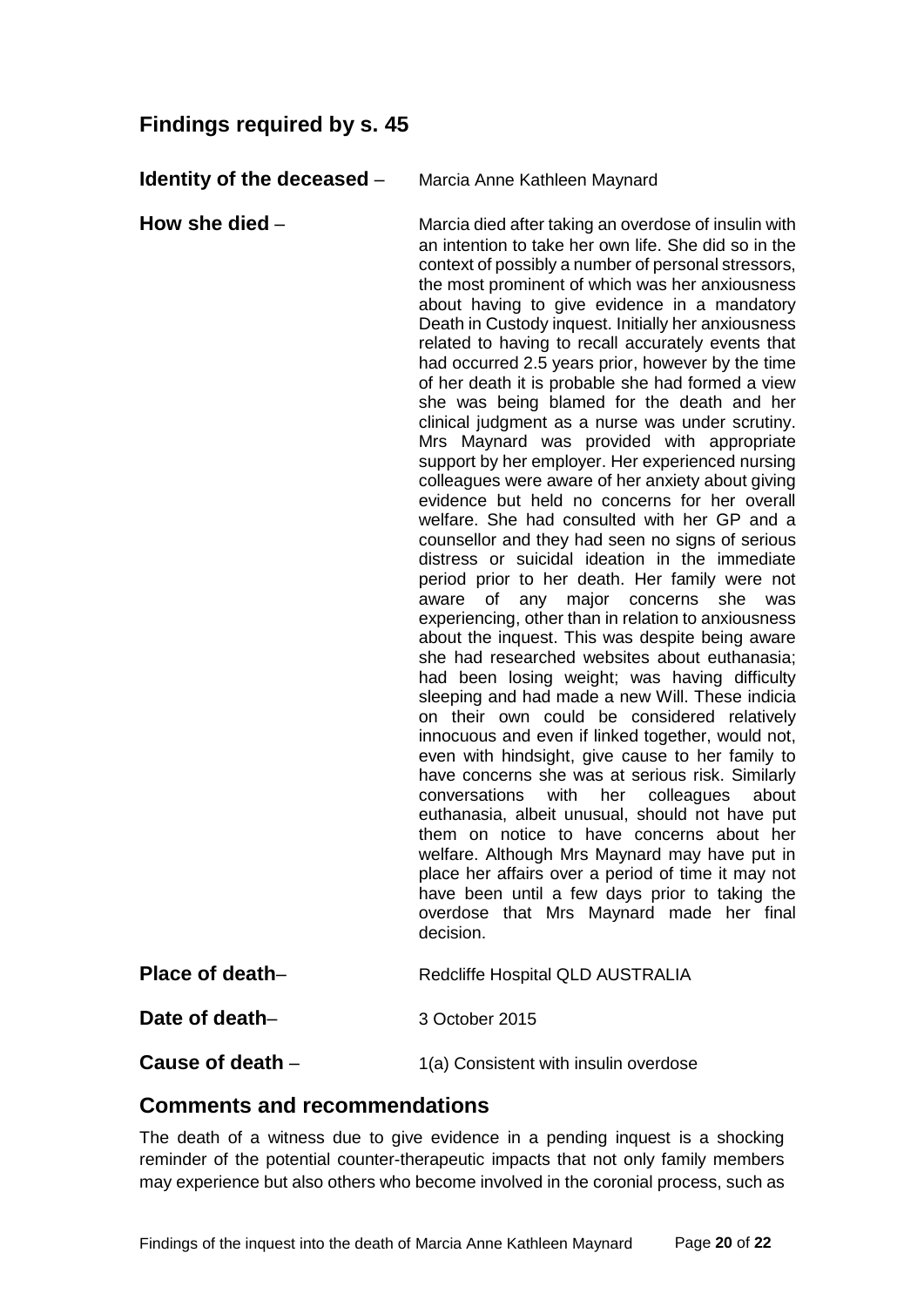witnesses. In the case of health professionals, research has found the more personal involvement an individual had with the deceased, the higher the level of stress they reported from coronial investigations and inquests – including severe anxiety, long term emotional impacts, stress leave from work and change of employment.<sup>4</sup>

In the case of Mrs Maynard she was receiving support in the form of counselling provided confidentially through her employer. She was also being represented by lawyers engaged by her union, who could take her through the coronial process and explain it to her. However, even with those supports in place, Mrs Maynard still experienced distress at the prospect of giving evidence. There may have been some other personal stressors impacting on Mrs Maynard but it is clear the major stressor was her concerns about giving accurate evidence at an inquest. It is illuminating that Mrs Maynard's letter to her lawyers referred to the forthcoming inquest in these terms*: "I am still feeling stressful at times e.g. you saying that Barrister will yell, I need to listen carefully to the question and to think and answer the question asked – I am known to have issues with this but will do as am requested – take 3 deep breaths before answering."*

It is inevitable that some measure of distress will be caused to parties, family members, witnesses and others, in the course of an investigative process, which has a statutory role to determine the facts and to explore whether there are feasible ways to avoid comparable, avoidable deaths. This is a necessary part of the adjudicative process of the coroner's inquest.

The challenge is to fulfil that statutory role but at the same minimise the potential for the process to generate counter-therapeutic consequences for parties.

At the time of Mr Mickelo's inquest there were no direct counselling services available to support those involved in the coronial process outside of families. Queensland Health Forensic and Scientific Services in 2013 did and still does have experienced counsellors as part of its Coronial Family Services, but it is fair to say with the resources it has available<sup>5</sup>, their priority is to support next of kin, particularly through the initial period after a death is reported. That service is not able to provide ongoing counselling support to families, and certainly not for potential witnesses. The counsellors can and do provide referrals to other support agencies if they felt there was a need.

Since 2016 the Office of Industrial Relations has provided funding and facilitation for grief and trauma counselling for people affected by work related fatalities. My understanding this includes potential witnesses as well as affected families. A referral brings with it automatic approval for 10 hours of counselling. I am advised most take up of the service is by family members although it is available to others potentially impacted across the jurisdiction of work related fatalities.

l

<sup>4</sup> Sweeney Research *'A Qualitative Research Report for the Coronial Council of Victoria' (Report, 2011)*

<sup>5</sup> Since 2014, the number of full-time counsellors dropped from seven to five and at times of staff leave is reduced even further.